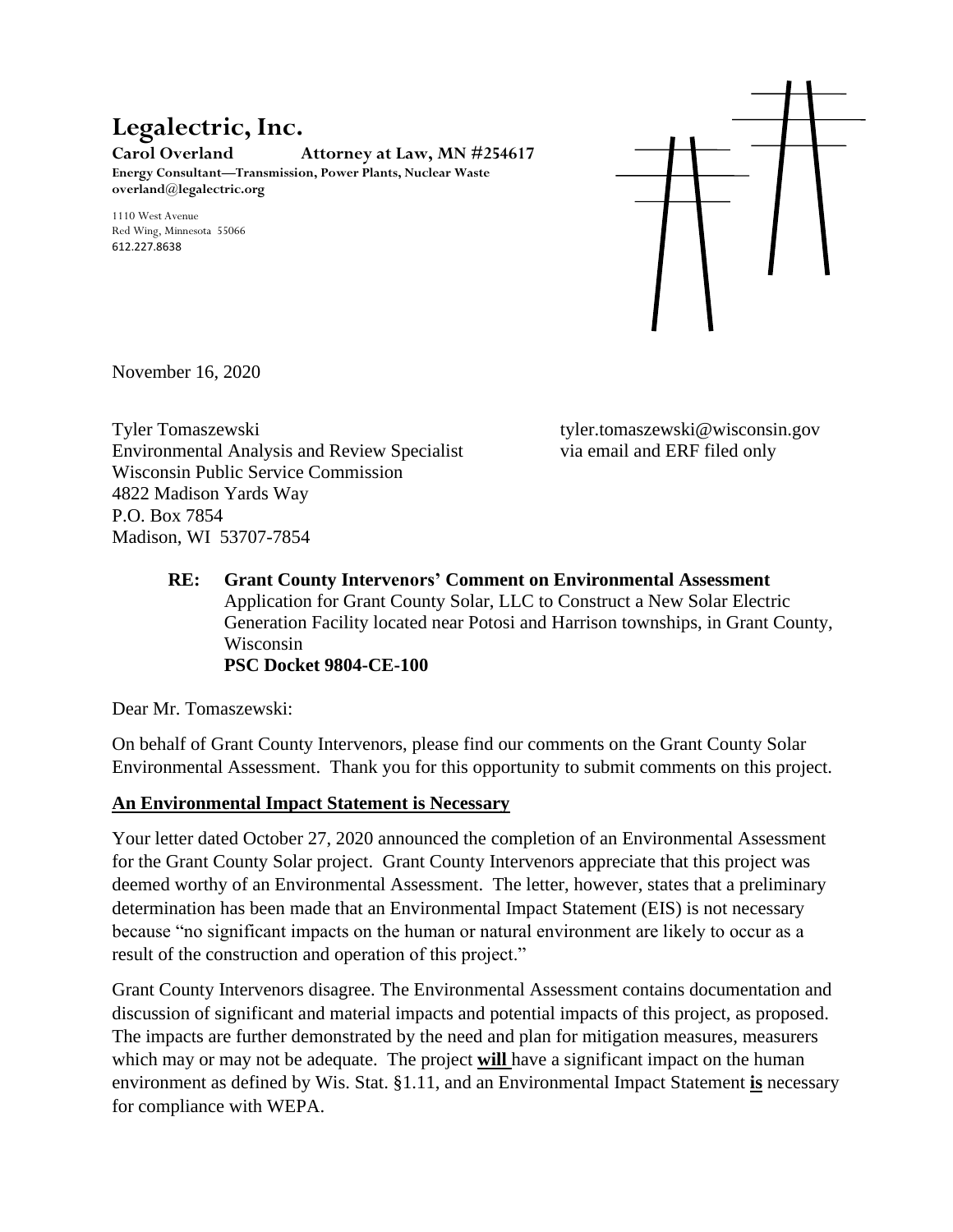Generally, for a project with a final footprint of 1,403 acres; a study area of 2.058 acres, and 1,607 acres of solar arrays and 20-foot fence buffer and 189 acres with 20-foot fence buffer, it is a reasonable presumption that the project will have substantial impacts. The fact that impacts are proposed to be mitigated demonstrates the material nature of the impacts, otherwise mitigation would not be necessary. A project with significant environmental impacts requires an Environmental Impact Statement to adequately consider the impacts and be compliant with WEPA.

#### **Wisconsin must promulgate solar specific siting rules**

Solar developments admittedly may have environmental impacts, including impacts on humans. No solar project should be sited until solar specific noise standards are developed, as has been done for wind. A solar wind rulemaking petition was made to the Public Service Commission and unreasonably rejected. Siting rules were developed for wind. The Public Service Commission should establish a rulemaking proceeding immediately, and not issue any CPCN for any solar project until solar specific siting rules are established.

#### **Project should not be exempted from needs analysis**

Because Alliant/Wisconsin Power and Light (WP&L) is in line to buy the project, as admitted by applicants, this project should not be exempted from a needs analysis. Doing so circumvents the state's statutory needs analysis requirement.

#### **Environmental Assessment requires a more extensive literature review**

The Environmental Assessment does cite some references, which will be discussed in that section's comments. However, this is "review lite," and should be more extensive given the magnitude of this project, and the very fast adoption of solar as Wisconsin's go-to renewable energy generation for development.

#### **Environmental Assessment "alternative" review requires a systems consideration, not just location.**

Where "alternative" is only addressed as "Alternative Solar Array Area" following "Applicants' Siting Process," it is a matter of the applicant defining "alternative" and there is no consideration of distributed generation, and inadequate review of brownfield sites, and no acknowledgement of project-driven transmission, or conversely, project using available transmission, which inherently justifies a burgeoning transmission buildout at significant ratepayer expenses. The transmission build-out should be apportioned to cost of solar facility and considered in solar CPCN dockets (linked with a needs analysis, another reason this needs analysis should not be exempted).

#### **Too much information is "CONFIDENTIAL."**

The EA references information that is regarded as "CONFIDENTIAL" and references filings to be made that will be "CONFIDENTIAL." There is no substantive basis for this in some instances. The Commission is too willing to make information not-public, where the public has no way to evaluate the claims and statements made by the applicants. Grant County Intervenors attorney has executed an NDA, and will receive "CONFIDENTIAL" filings soon (?), and of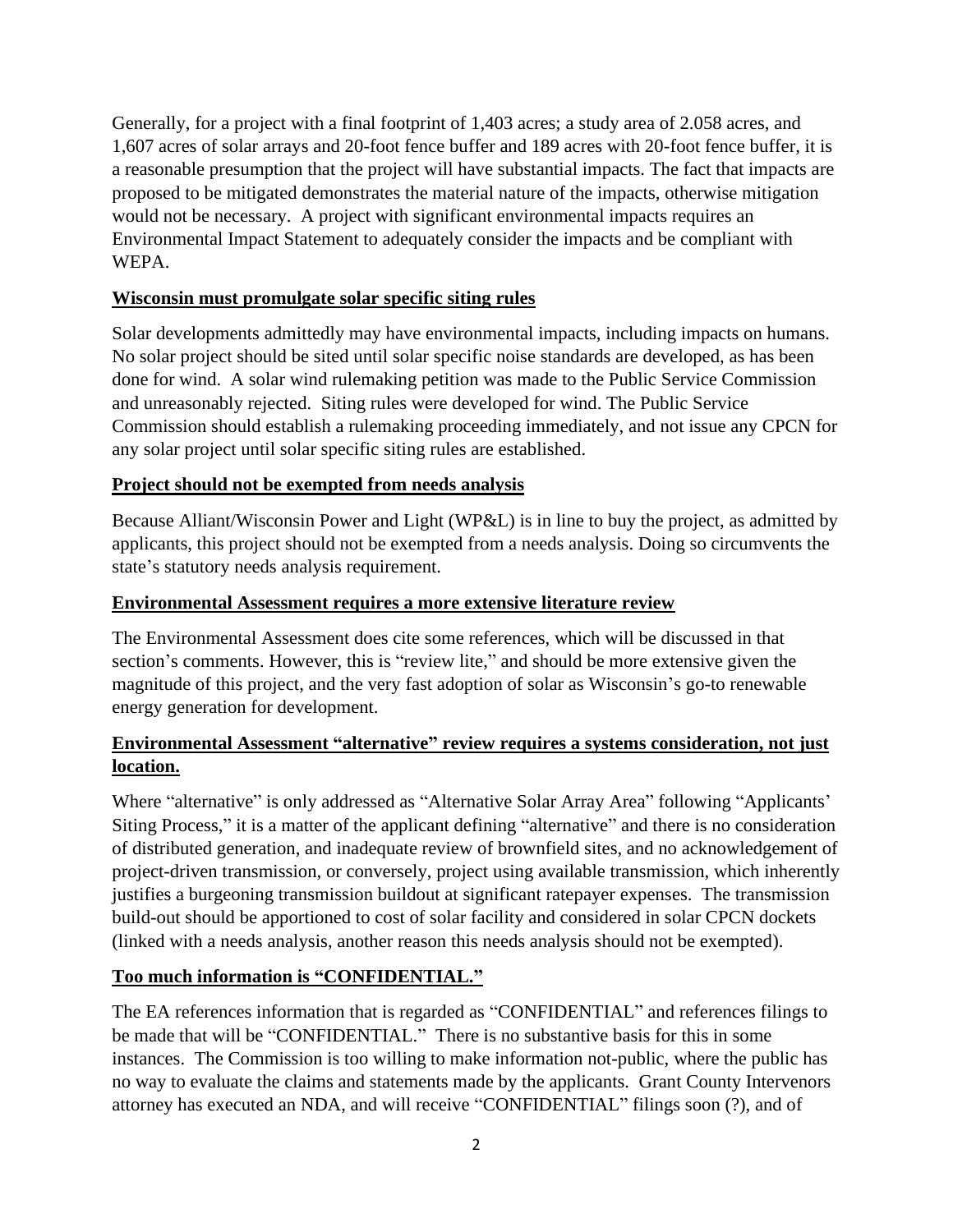course will abide by the terms of that NDA, but the limitations on information provided to the public is unreasonable.

## **COMMENTS ON SPECIFIC SECTIONS OF ENVIRONMENTAL ASSESSENT**

## **Section 1.4 Persons Contacted, Comments, and Permit Compliance**

Keeping a list of "persons contacted, comments, and permit compliance" is inadequate. This "list" and comments and records of permit compliance and/or lack thereof, should be entered into the Commissions electronic filing system for the docket. It is impossible to tell if comments have been considered and taken into account if they are not filed and available for public access.

## **Section 1.4.1 Persons Contacted**

The EA states that "[n]o other persons besides staff at DNR and the Commission were contacted or involved in the preparation of this EA." That seems inadequate on its face. For example, the FAA and WI/DOT has jurisdiction over airports, and should weigh in. The Dept. of Agriculture and County land use has jurisdiction over agricultural land, and should weigh in. See Section 1.4.3 for examples of why other federal, state, and local agencies, particularly those expected to issue project permits, should be aggressively invited to weigh in on scoping and with comments on the adequacy of the EA.

The FAA should comment, because the airport framed by the project area is a training center, with pilots constantly flying over, landing, performing touch and go practice, and turning around in multiple approaches to the runway. Any glare to pilots is dangerous.

## **Section 1.4.2 Public Comments**

As above, public comments regarding scope of the EA and in response to the EA and regarding adequacy should be posted in the Grant County Solar Commission docket for public access and review. Compiling and summarizing is not sufficient.

## **Section 1.4.3 Permit Compliance**

Table 1, p. 4-5 lists at least 15 permits, or categories of permits, that must be approved prior to the beginning of construction, ranging from federal US. ACoE and USFWS; state including PSC and DOT, DNR and Historical Society and DATCP; and at County level and Town level as well. As above, the other federal, state, and local agencies, particularly those expected to issue project permits, should be aggressively invited to weigh in on scoping and with comments on the adequacy of the EA.

Please note the inclusion of DATCP's Agricultural Impacts Statement in Table 1 Regulatory Requirements. This Agricultural Impacts Statement is crucial for a project that would cover, and remove from production, 1,403-2,058 acres of land designated as Agricultural Preservation Land by the County, and this designation adopted by the state. An Agricultural Impacts Statement must be done. Particularly important in this process is notice to landowners, who in prior dockets were not adequately provided with notice and ability to participate in the AIS survey. All landowners in the project area and contiguous, and affected town, municipal, and county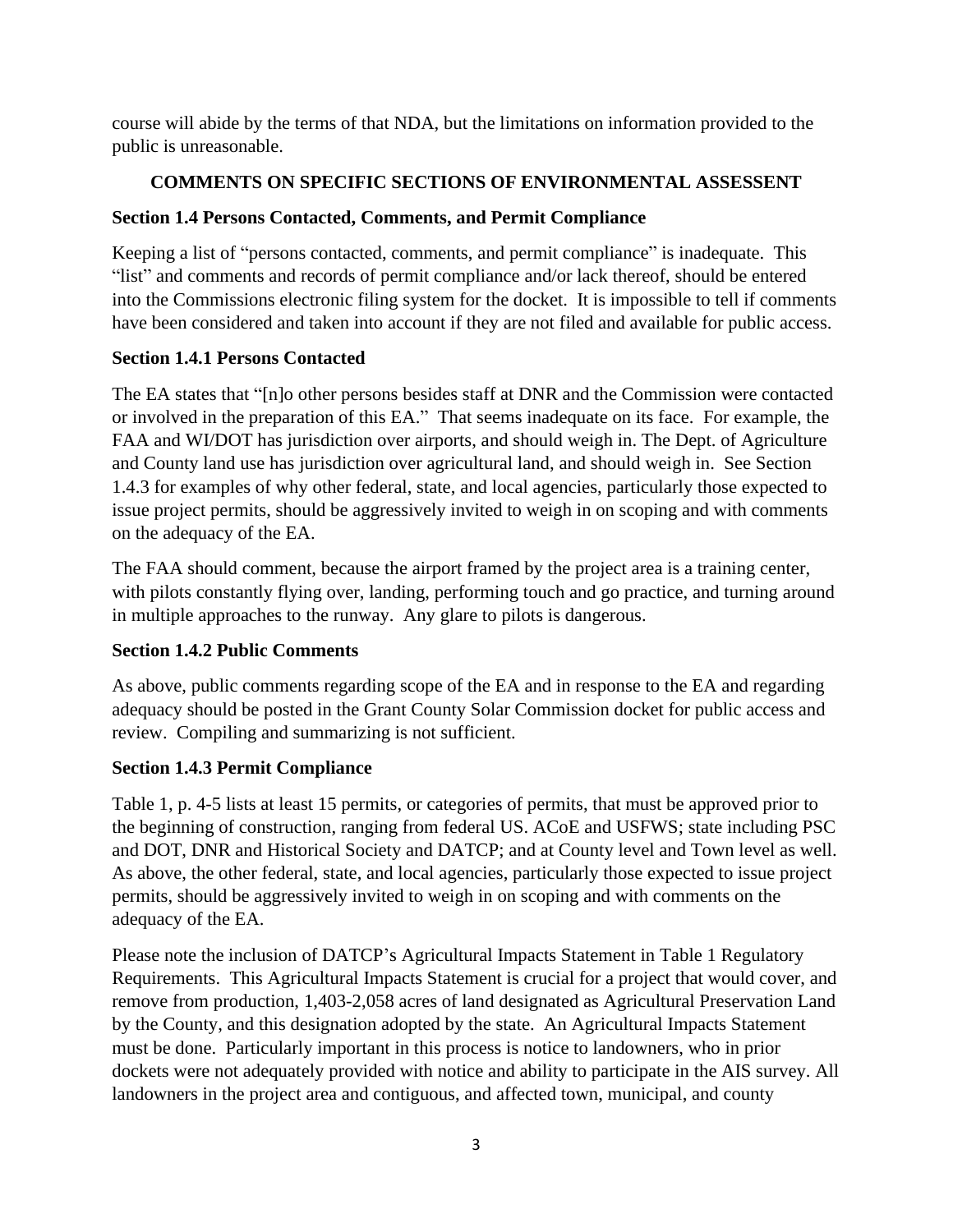governments must receive a survey and DATCP follow up to assure participation.

#### **Section 2.1 Purpose and Need**

As noted above, this project should not be exempted from a needs analysis. The Commission should recognize that this project is applied for in a site/acquire mode, where there will be a near immediate handoff to a utility that would require a needs analysis for a CPCN.

As Grant County Intervenors noted in scoping comments:

Impact of use of "site and acquire" model v. utility application on environmental review and more or less rigor in permit review. Environmental review of a utility proposed project, as well as more general regulatory review, is more robust, and includes considerations not included when it is a non-utility applying, specifically exempting production of information regarding supply and project area alternatives and their cost, cost (land and land rights, structures and improvements, generators, accessory electrical equipment, terms and conditions of site and nonparticipant agreements, and decommissioning plan, cost and source of funding. Applicant states in its application that it will either "construct and operate the Project by selling the power…" or "Grant County Solar will sell the project to the(sic) one or more Wisconsin utilities and build the project." Application, p. 5-6. Grant County Solar has already disclosed that Alliant will be buying the project:

Lastly, as you may have heard, Alliant Energy has announced plans to acquire additional solar energy in Wisconsin. Once project approvals are received from the PSCW, the Grant County Solar project will be sold to Alliant Energy, who will own and operate the solar plant. NextEra Energy Resources will construct the Grant County Solar project. This is a positive development for the project and ensures the energy that Grant County Solar will generate benefits customers throughout Wisconsin.

#### Exhibit F, Darwish Letter, June 10, 2020.

As with the Badger Hollow and Two Creeks projects, this is using the site-acquire model, problematic, as stated by Citizens Utility Board witness in the Badger Hollow and Two Creeks (NextEra) "Buy-Sell" docket:

*Beyond the newness of utility scale solar in Wisconsin, the overall regulatory process through which approval for the acquisition of these two facilities is being sought is unusual in this state. Rather than the Applicants having directly applied for a Certificate of Public Convenience and Necessity (CPCN) to construct the two solar facilities, with all factors such as siting, engineering, need, and cost being evaluated at once, the process has been bifurcated into two merchant plant CPCN proceedings and an acquisition Certificate of Authority (CA) proceeding. The bifurcated nature of the process essentially limits the scope of both the CPCN proceedings and the CA. Had the Applicants themselves applied for the CPCN, questions*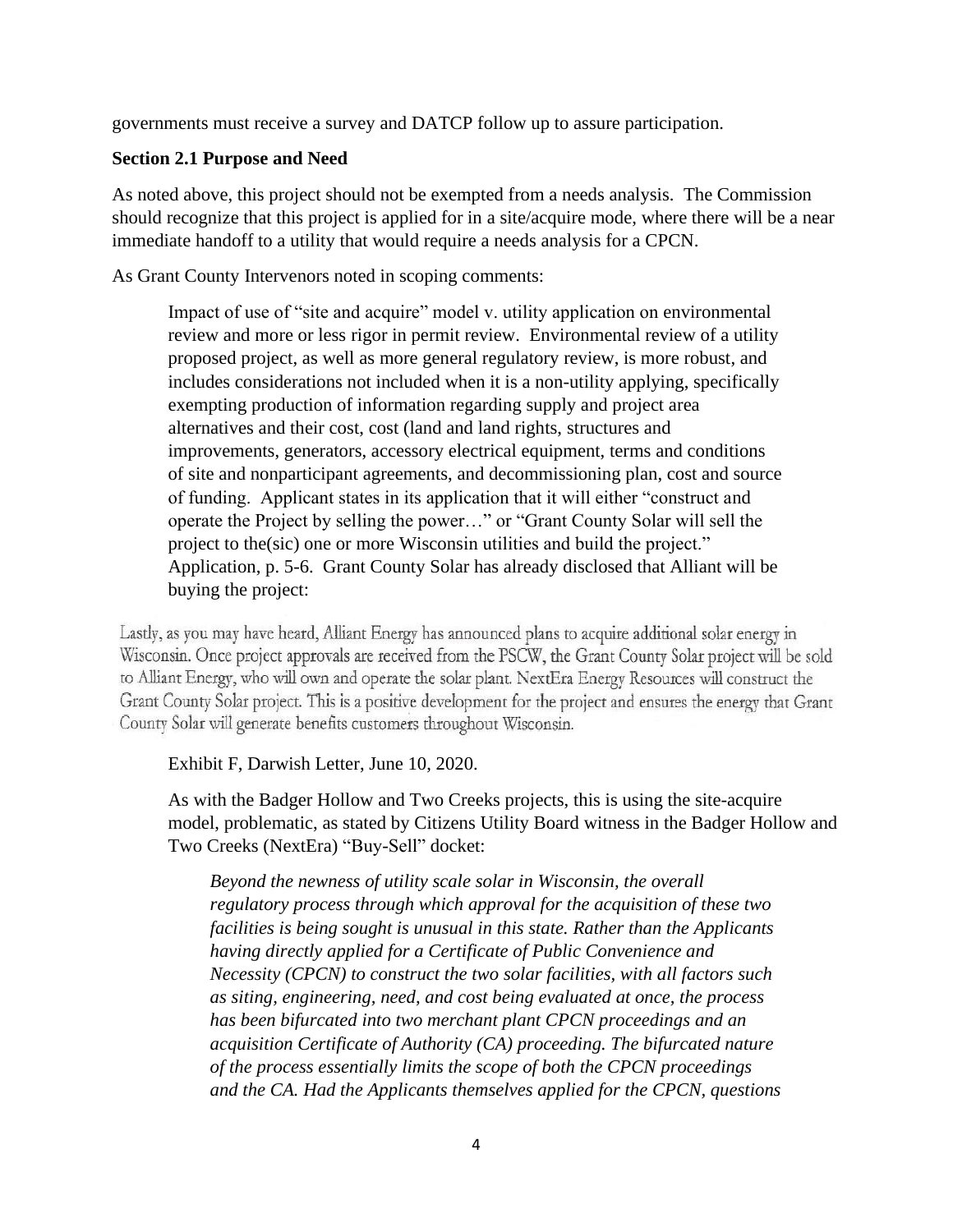*such as engineering, economics, need, and alternatives could have been considered alongside the questions of siting, allowing the Commission to appropriately evaluate all of the issues and statutory requirements in a holistic way. I have concerns that use of the site-and-acquire model being employed here may undermine a comprehensive or holistic application of the CPCN statutes by the Commission.*

Direct-CUB-Singletary-10-12 (ERF [#358104\)](https://apps.psc.wi.gov/pages/viewdoc.htm?docid=358104), Badger Hollow Solar and Two Creeks Buy-Sell Docket 5-BS-228; see also Two Creeks 9696-CE-100 & 101; Badger Hollow 9697-100 & 101.

This "straw man" application circumvents aspects of environmental review, and regulatory review, that would be considered but for this misleading sleight-ofhand. Use of a straw man is prohibited when purchasing a gun because the entity approving the purchase does not have factual information about the purchaser.<sup>1</sup> The same is true here, where NextEra is pretending to not know the scenario under which this project will be permitted, constructed and operated, yet NextEra has announced that Alliant will be buying the project. That's misleading. Alliant has committed to purchasing this project and NextEra has notified the public of this purchase in writing, in a mailing. See attached Darwish Letter, June 10, 2020. This material fact should be in the record, yet NextEra has not updated its application with this information. Further, Alliant should be the applicant, or a coapplicant, in this application and permitting docket, and the applicants should provide information required of an utility, and it should be produced publicly, in the docket, for consideration. The Commission and the public should be allowed to "*appropriately evaluate all of the issues and statutory requirements in a holistic way."*

Because Alliant/Wisconsin Power and Light (WP&L) is in line to buy the project, as admitted by applicants, this project should not be exempted from a needs analysis. Doing so circumvents the state's statutory needs analysis review. In this regard, the EA is inadequate.

The Energy Priorities Law rates solar generation, "noncombustible renewable resources as the second highest priority." Efficiency, that the cheapest megawatt is the one that isn't used, is not adequately addressed. The efficiency of solar generation is greatly reduced when it is transmitted over distances by transmission, subtracting the parasitic conversion from DC to AC and subtracting the inherent inefficiency of transmission from its admittedly low (but improving over time) efficiency factor. These efficiency reduction should be quantified and considered in this CPCN proceeding. Solar generation sited near load, would obviate the need for transmission service and line loss, and perhaps even transmission construction – this would improve the overall efficiency of all solar projects. The Commission must take reductions of efficiency

<sup>&</sup>lt;sup>1</sup> See "Straw Purchases Policy Summary," online at [https://lawcenter.giffords.org/straw-purchases-policy](https://lawcenter.giffords.org/straw-purchases-policy-summary/)[summary/](https://lawcenter.giffords.org/straw-purchases-policy-summary/)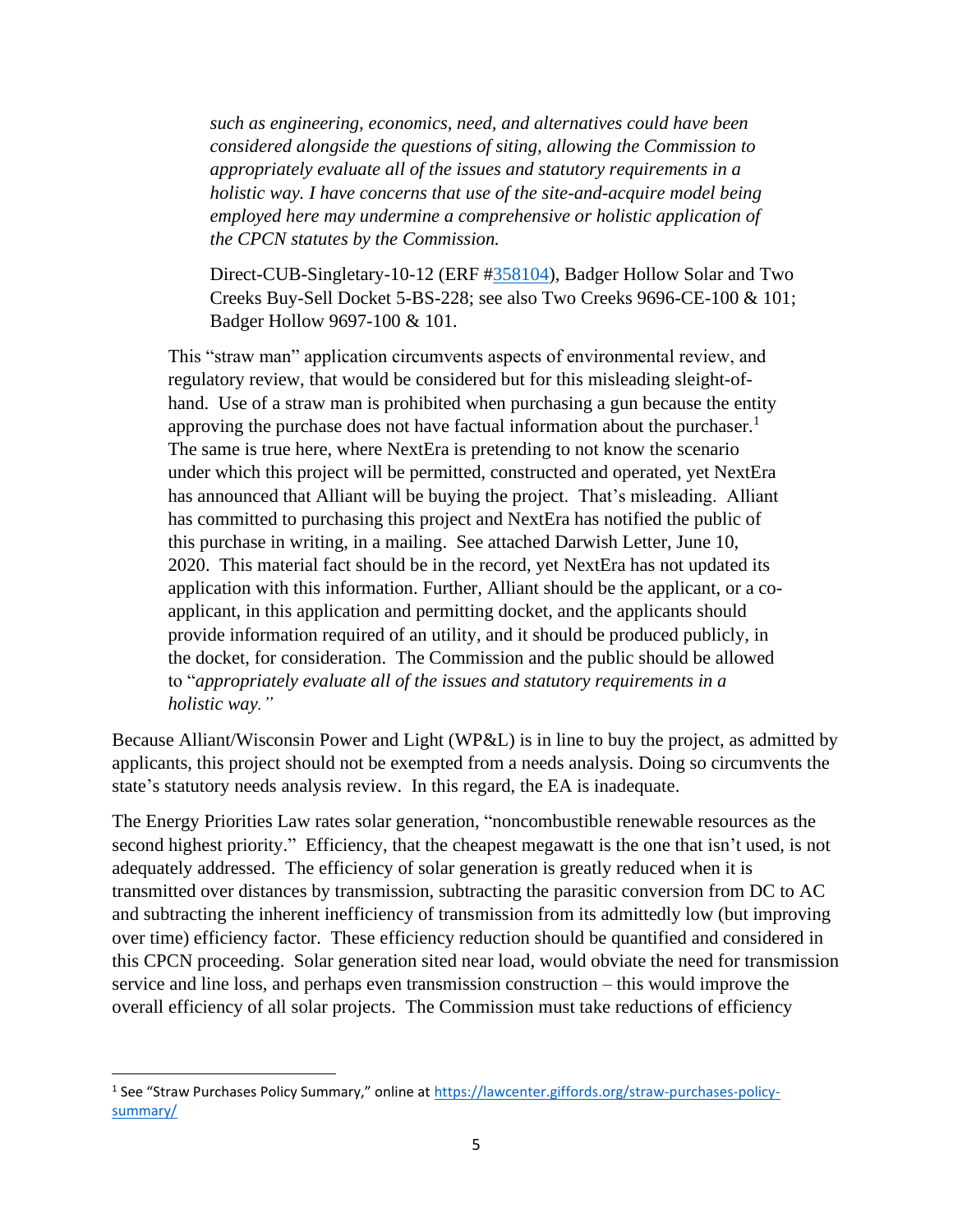inherent in the design into account, and this has not been done.

### **Section 2.2.1 Applicants' Siting Process**

The heading of this paragraph says it all – "Applicants' Siting Process" (do move the apostrophe in the next iteration, there is only one applicant, though perhaps WP&L/Alliant is considered an applicant?!?!). This section reveals, as does the Application, the characteristics they were looking for. Only an area that sites the entire project is considered, although the land leases separate the parcels such that it is not contiguous, a "uniform power block" is the goal. Distributed generation is not even considered.

The Commission avoids consideration of economic factors because it is a merchant plant, another reason that this should not be deemed a "merchant plant" with a utility purchase in the wings. "A meaningful comparison of alternative project locations is not possible without the ability to consider costs and economic factors." Only "the range of array sites within the GCS project footprint" are considered in this CPCN docket. The Commission is missing/avoiding this crucial review, and the Commission's decision options are unreasonably limited and not compliant with WEPA. The Environmental Assessment is inadequate due to this omission.

#### **Section 2.2.2 Brownfields**

The Grant Co. EA does not even state how many properties and acres in SW Wisconsin were regarded as Brownfields, and there is no link or documentation showing what brownfields were considered! How many properties acres are listed on the US EPA website? According to the Badger Hollow EA, there are at least 113 such properties<sup>2</sup>. In the Grant County application, Tables 5.8.1 and 5.8.1 (ps. 59-60) list only 12 sites, no acreage is shown, and the sites shown are expressly limited to "Sites within 2 miles of the Project Study Area." Id.

In Wisconsin's siting law, there is no constraint of distance from a project study area; there is no requirement that one site accommodate all of a proposed project, nor is there any prohibition of use of more than one brownfield site. See Wis. Stat. §196.491(3)(d)8.

The state siting statute shows the emphasis of siting on brownfields:

**(4)** The commission **may not issue** a certificate under sub. (1), (2), or (3) for the construction of electric generating equipment and associated facilities unless the commission determines that brownfields, as defined in s. 238.13 (1) (a) or s. 560.13 (1) (a), 2009 stats., are used to the extent practicable.

Wis. Stat. §196.49(4) (emphasis added); see also brownfield statute, Wis. Stat. §238.13(1)(a).

<sup>&</sup>lt;sup>2</sup> See Badger Hollow Brownfield, EA p. 7:

*At the regional level, the potential use of brownfield sites was evaluated. A list of brownfield sites was accessed from the US EPA website, and 113 properties were identified in the approximately 9,250 square mile area of southwest Wisconsin. Through that analysis, Badger Hollow determined that none of the brownfield sites would be suitable due to insufficient acreages.*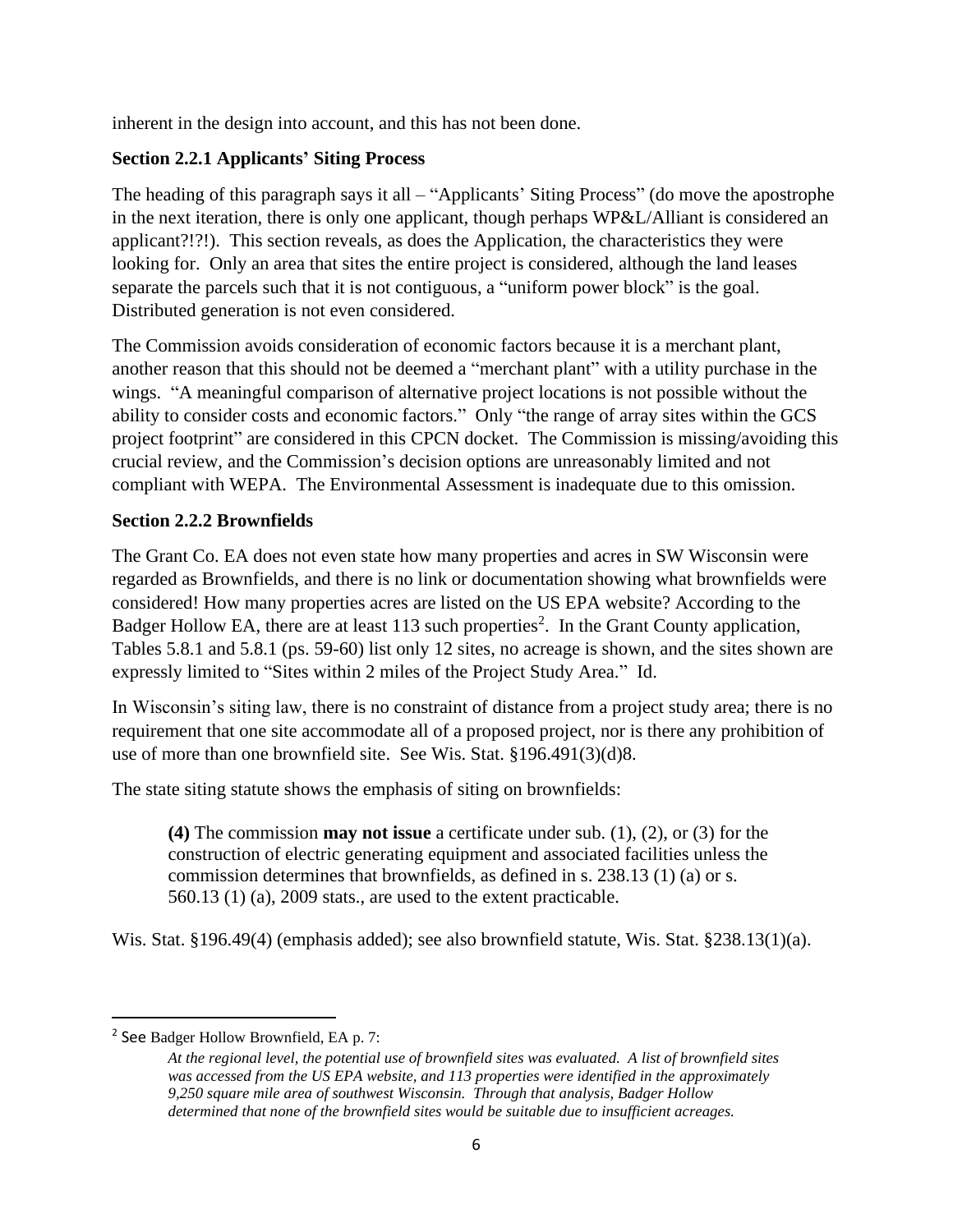Further, as noted in the EA, "brownfields" are defined in statute as "abandoned, idle, or underused industrial or commercial facilities or sites." Wis. Stat. 283.12(1)(a). In addition to EPA listed "brownfields," there are numerous abandoned, idle, or underused industrial or commercial facilities or sites, such as abandoned and idle frac sand mining sites, coal and nuclear electric generating plants, etc., that, as brownfields by definition. How many numerous abandoned, idle, or underused industrial or commercial facilities or sites are there in Wisconsin, comprising how many acres?

The applicant has unduly limited brownfield sites, and has not considered the full range of potential sites as provided by statute, nor has it incorporated an analysis focused on distributed generation using multiple sites. The PSC has improperly accepted the applicant's flawed consideration and not required a more extensive collection of potential brownfield sites and review of these sites. These many brownfield siting options should be considered, individually and collectively. The applicant and the PSC have not done so.

As noted in the Grant County Solar application, the Wisconsin Remediation and Redevelopment database is at [http://dnr.wi.gov/topic/Brownfields/WRRD.html.](http://dnr.wi.gov/topic/Brownfields/WRRD.html)

The sites of coal plants retired and soon to be retired should be considered for siting of this project:

[https://coal.sierraclub.org/coal-plant-map?\\_ga=2.29737663.1488206129.1605053241-](https://coal.sierraclub.org/coal-plant-map?_ga=2.29737663.1488206129.1605053241-1704503964.1605053241) [1704503964.1605053241](https://coal.sierraclub.org/coal-plant-map?_ga=2.29737663.1488206129.1605053241-1704503964.1605053241)

The Wisconsin DNR lists abandoned or not working frac sand mining operations<sup>3</sup>. These sites should be considered for solar development and within the context of siting this project.<sup>4</sup>

The sites of retired nuclear plants should also be considered for this solar project, including but not limited to Dairyland's Genoa nuclear plant, with decommissioning nearly complete.

This is only a start to the many brownfields that should be considered by the applicant and the Commission. Siting on brownfields is long overdue – the Commission improperly dismissed consideration of brownfields as the Badger Hollow solar project was approved. Solar generation is uniquely able to be designed to site near load on most any site. The Commission must start taking the brownfield siting law seriously. Wis. Stat. §196.491(3)(d)8.

#### **Section 2.2.3 Minor Siting Flexibility**

Where there are no siting rules, the CPCN siting process provides nothing but major siting flexibility with very few limitations, essentially no regulation. This section notes that one condition of a minor siting approval is "Complying with the **applicant's** environmental siting criteria." EA Section 2.2.3, p. 10 (emphasis added). This demonstrates the unacceptable level of regulatory capture in solar project CPCN review and siting.

<sup>3</sup> <https://dnrmaps.wi.gov/H5/?viewer=AMDV>

<sup>4</sup> See also Avoidance of impacts by siting on brownfields: Renewable Energy Projects at Mine Sites <https://semspub.epa.gov/work/HQ/100000041.pdf>and The Value of Brownfield Remediation <https://www.journals.uchicago.edu/doi/pdf/10.1086/689743>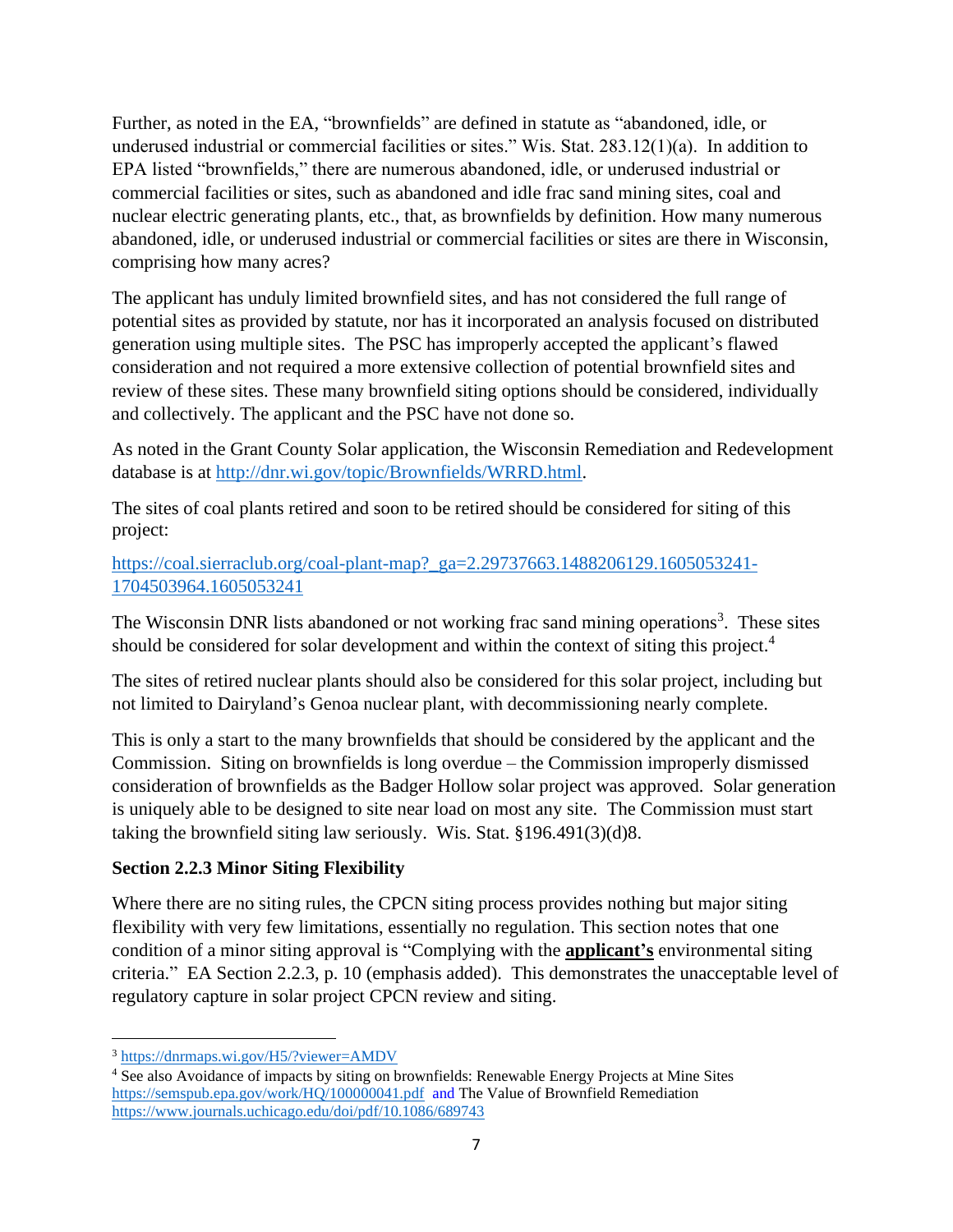#### **Section 2.2.4 Alternative Solar Array Area**

The EA demonstrates how Commission interpretation distorts consideration alternative sites. Without solar siting rules, without adherence to the brownfield law, and ignoring the efficiency analysis of Wisconsin's energy hierarchy, the "alternative solar array area" at an additional 25% of land in the applicant's choice of footprint is an inadequate evaluation of "alternative solar array area."

Note "minimizing construction costs" is one reason for utilizing the "alternative solar array area." This is inconsistent with failure to include construction costs, and costs generally, in a CPCN review of a "wholesale merchant plant," and particularly one that was developed to be purchased by a utility and which is admittedly a turnkey development to be transferred immediately to a utility.

## **Section 2.3.1 Project Design**

The EA notes "fenced in arrays," but doesn't describe the specifics, and the locations of the fences are not shown on the "Proposed Facilities" map. See Figure 2, Preliminary Layout of Grant County Solar Energy Project. This section also notes collector system "trenches approximately three to four feet deep" and it is not clear whether these trenches will be removed in decommissioning. The MISO August 2017 DPP study should be ERF filed and parts relevant to J947 Grant County Solar summarized in the EA, more than a "details have been worked out" general statement. Information that should be included, at minimum, are the cost estimates for interconnection and network upgrades

The MISO DPP states that the interconnection network upgrades are not expected to be complete until 12/31/2023. Attached Miso DPP 2017 August Wisconsin Area Phase 3, Table 10.1.14 J947 Transmission Conditionality (May 22, 2019).

## **Section 2.3.2 PV Arrays**

A crucial flaw in the project and EA is that "a decision has not yet been made on which model of panel would be use (sic)." The type of panel is important because many impacts, and the robustness of the project, depend on the panel selected. The thinner First Solar brand is a thin film panel. The choice of panel matters in terms of construction, operation, and decommissioning. It is also not clear if panels can be obtained in this time of COVID and tariffs, and that should be clarified.

A CPCN should not be approved before selection of the solar panels to be used, and should not be approved prior to environmental review of panel choice and impacts with public comment.

#### **Section 2.4 Project Schedule**

The EA notes that construction is not expected to start until late  $2021$  – that is one year from now, with PV panel installation not starting until spring 2022, with collector substation and generator tie line construction not starting until spring 2023, with commercial operation not beginning until late 2023. THAT IS THREE YEARS FROM NOW!! That is also consistent with the MISO schedule in the August 2017 DPP for the network improvements to be completed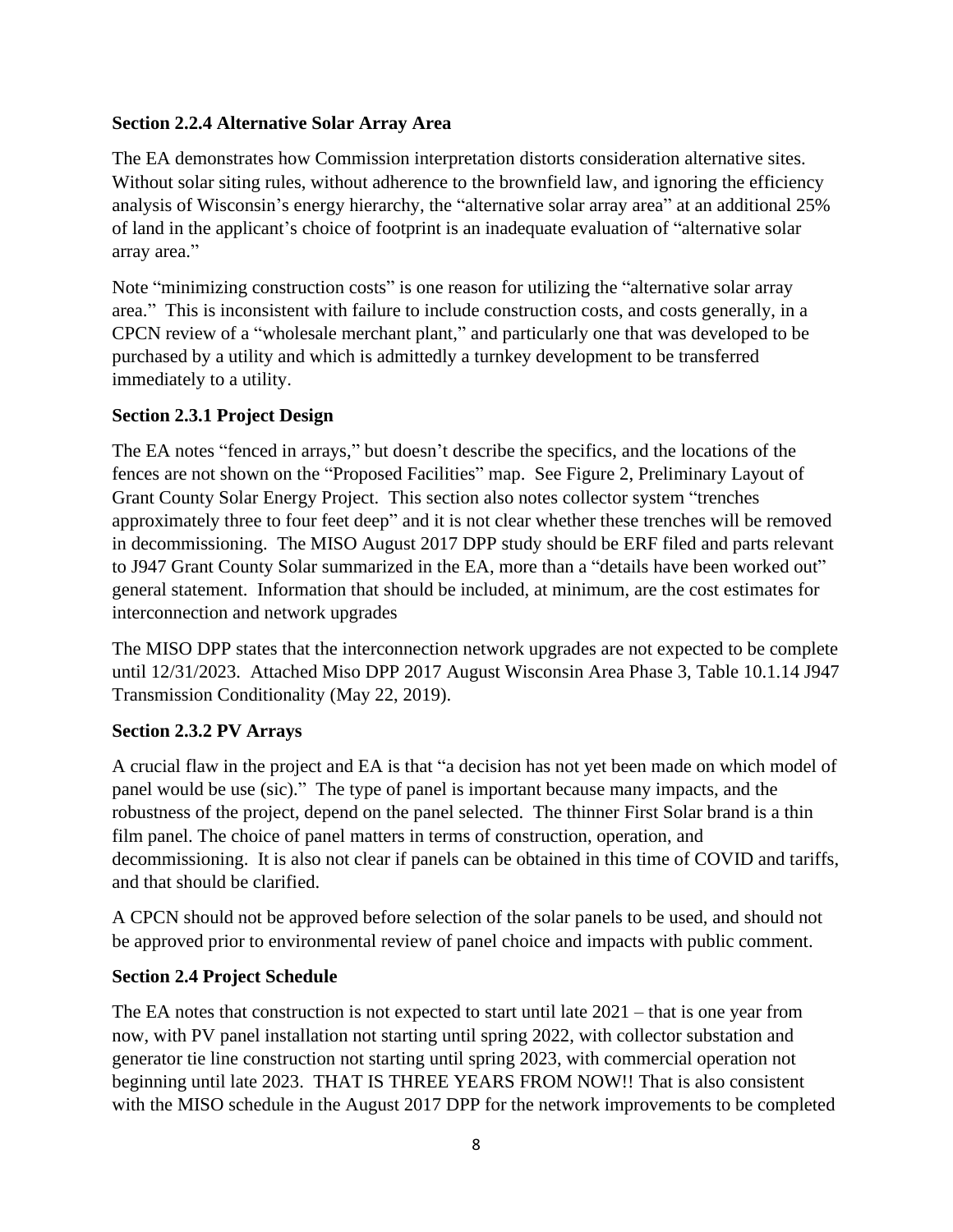12/31/2023. Why is this project before the Commission now? The EA is inadequate as it does not address the drawn out schedule, paired with the administrative rush to permit. It appears that this project was applied for at least 2 years too early.

#### **Section 2.5 Decommissioning Plan**

The first sentence in this section needs emphasis:

## **No solar facility similar to the one proposed has reached the point of decommissioning or repowering, and projected actions may change from the description provided in the application materials.**

The EA is inadequate because it accepts an overview in the Application, repeated in the EA, rather than requiring a decommissioning plan. It also parrots the language of the application, that the applicant "will" do this and that. The Commission should require that these "will" provisions be received before any CPCN is granted.

The EA states that the non-binding estimate of decommissioning costs will be provided on a "confidential basis." There is no reason that this cost estimate should be confidential. It should be a matter of public record and the Commission should carefully review this estimate in light of other decommissioning estimates nationwide.

A decommissioning plan, including cost estimate, is not something new to NextEra, as one has been provided for the Two Creeks NextEra solar project. The EA appropriately notes that "a financial instrument may be required to demonstrate the financial capability to respond to accidents and restore a site at the end of facility operation," and that the Commission should review other decommissioning plans. Given the applicant's filing of a decommissioning plan in the Two Creeks docket, the Commission should require a decommissioning plan, rather than a general description, be filed, with appropriate financial assurance, prior to approval of a CPCN. The Commission is the regulator, and should not foist responsibility for decommissioning and financial assurance on the Town of Potosi or Grant County.

#### **Section 3.1.1 Geology, Topography and Soils**

The EA notes that the project could experience heaving and settlement, but impacts on project are not addressed, only that "geotechnical study would be incorporated into the detailed design, and the design will address the impact of frost heave…" The EA also notes that "Piles would need to be driven to a point where frost heave would not substantially impact the facility." It isn't reasonable to postpone this to the "detailed design" timeframe – this seems like a substantial issue that should be considered. Further, driving piles can have an impact on neighboring properties, particularly on buildings with foundations, or slabs, that could crack, settle, or otherwise be affected by pile driving. The EA does not address this concern.

The EA notes "auger refusal" and bedrock groundwater, and that dewatering may be needed during any excavations. The EA does not address what this dewatering entails and the impacts of the project on groundwater, drainage, etc.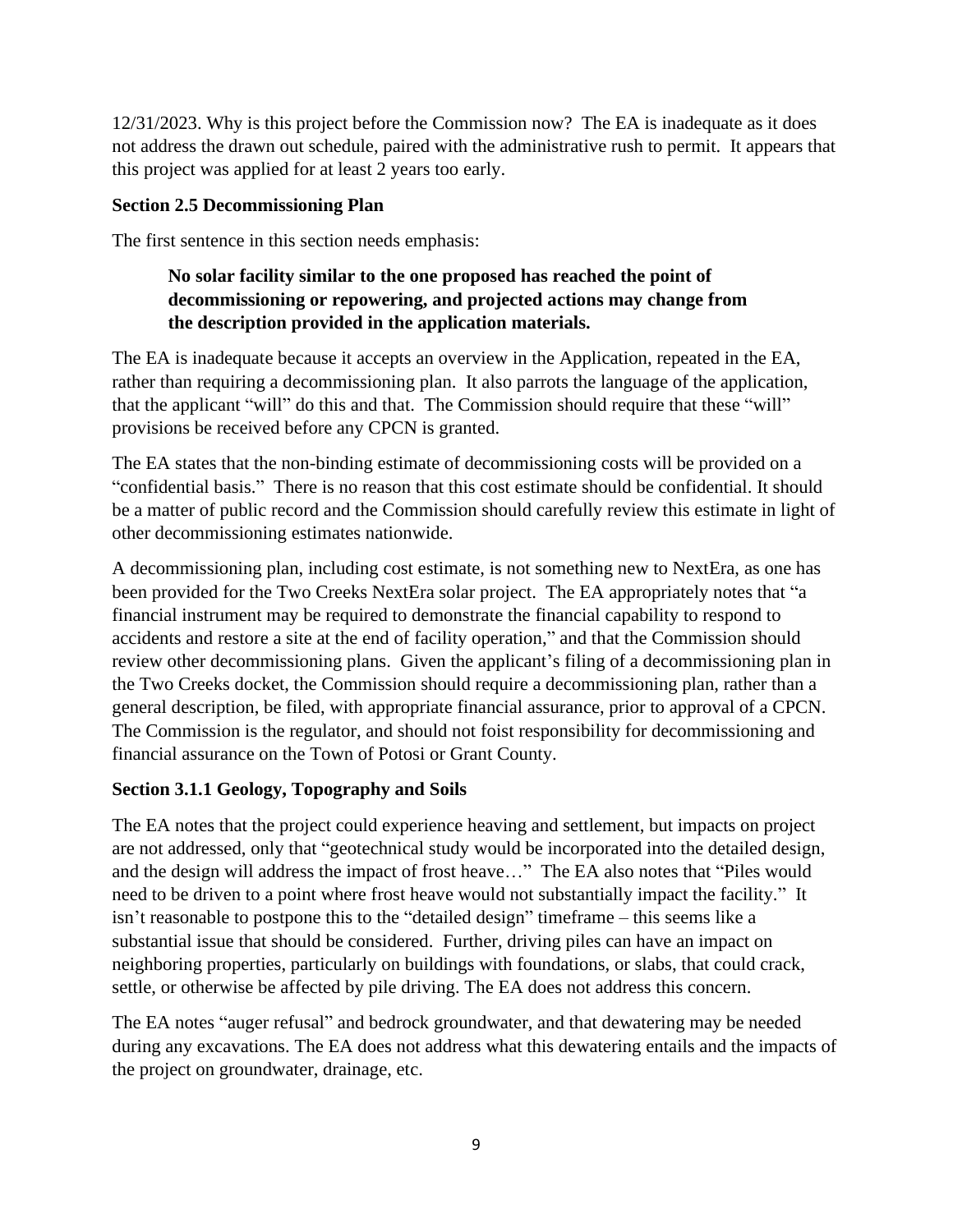It appears that grading, and the amount of disturbance and removal of topsoil is an issue. It is not clear how spreading of topsoil will be handled in a manner that will not be detrimental to the soils of the area.

### **Section 3.1.1.1 Soil Erosion Control**

The EA notes that "some assumptions of the plan… are unlikely to be accurate." The Erosion Control Plan must be updated before any CPCN can be reviewed and approved, not only prior to a DNR permit, and should include, as specified in the EA, maintenance of vegetated areas under the arrays and along the perimeter of the site to minimize storm water runoff and soil erosion. Note that this presumes issues of storm water runoff and soil erosion.

The BMPs of staff must be incorporated specifically into any CPCN issued.

## **Section 3.1.2.1 Water Resources – Storm Water Runoff**

The EA points out methods to reduce water scour/erosion using "well-maintained vegetation between and underneath solar panels," vegetation maintenance (the vegetation plan is deemed "CONFIDENTIAL" which is absurd) and minimization of vertical clearance. These points must be incorporated as conditions into any CPCN issued.

## **Section 3.1.2.2 Water Resources -- Wetlands**

The EA lists many specific points for "Wetland Impact Avoidance and Minimization." The nine specific measures listed should be incorporated into any CPCN issued. EA, p. 20. The many impacts to wetlands are one more reason why an EA is inadequate and that an EIS is necessary.

The Commission should require an independent environmental monitor to conduct the onsite inspections during construction, as recommended in the EA.

#### **Section 3.1.2.3 Water Resources – Waterways**

As above, the specific points for impact avoidance and minimization should be incorporated into any CPCN issued. EA, p. 22. This is another example of the extent of potential impacts and why an EA is inadequate and an EIS is necessary.

#### **Section 3.1.2.4 Water Resources – State Wetland and Waterway Impact Permitting**

As above, this is an example of the extent of potential impacts and why an EIS is necessary. The iterative process of an EIS would include DNR comments for public review and for incorporation into the EIS. It is not clear the extent of DNR participation in the EA and to what extend DNR comments and concerns have been incorporated.

#### **Section 3.1.5 Wildlife Impacts**

The EA is inadequate as the very real problem presented by fencing in the project area, and nothing in the way of mitigation, the fencing and animal interaction is not addressed beyond identification. The EA notes the issue that fencing presents to "larger" animals, animals larger than an opening in an "exclusion fence." Does that mean a chain link fence? This will, as noted, restrict animal movement, and if animals get in, they may not be able to get out.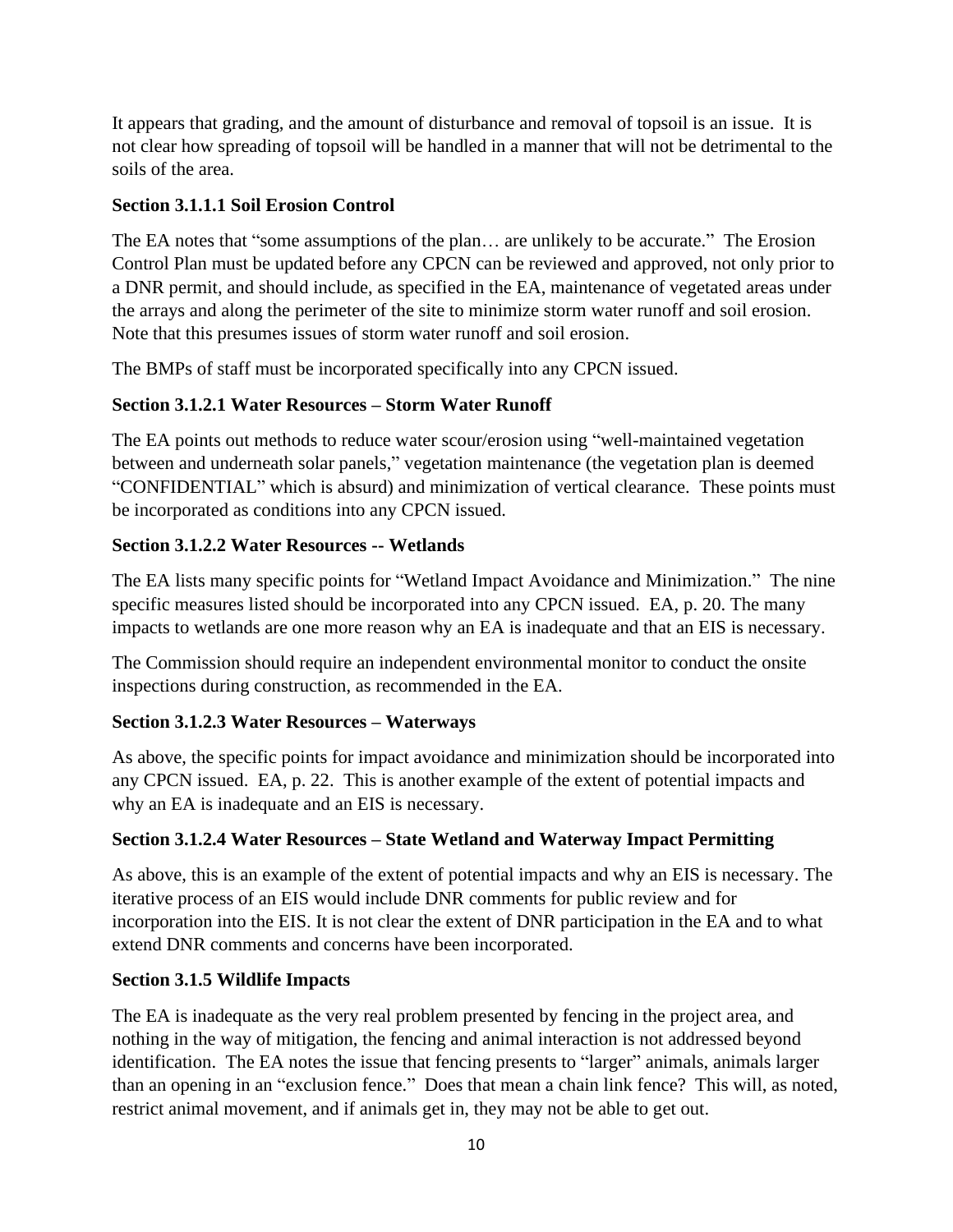Restriction of animal corridors and pathways in the area, with more, if not all, animal movement concentrated on roads, as stated in the EA, "more interactions with drivers" would be expected. However, it's more a case of more interactions, wrecks, with vehicles. In some only the deer and vehicle are totaled, and some deer/vehicle wrecks result in human injuries, even some deaths. Deer/vehicle collisions in the area can be expected to greatly increase. This is also something that the DOT should comment on due to the highly traveled Highway 61 through the middle of the project, and another reason an iterative EIS would be useful. Deer population in Grant County seems "moderate" in the bell curve of estimates.<sup>5</sup> There is no mitigation proposed for this very real problem (this writer has hit three deer, resulting in 2 of 3 vehicles totaled out!).

As the EA notes, there are no research on impacts on wildlife in this habitat setting, and studies that have ben done focus on impacts to birds. There are no known studies regarding impacts on non-avian large species of wildlife.

## **Section 3.1.6 Historic Resources**

Although there was a historical survey of sites, and new sites were identified, resulting in 17 archeological sites, five within the project and one abutting it, with avoidance of at least 50 feet recommended for just two of the five within and the one abutting the project. It is not clear in the EA why or where the recommendation of 50 feet avoidance originated for only some of the finds within the project.

Regarding registration of the sites, the EA mentions that sites identified are not eligible for listing in NRHP. It is not stated whether the sites are eligible for Wisconsin's historical register.

## **Section 3.1.8 Vegetation Management**

The EA comments on applicant's vegetation management plan, but because it is significantly redacted, it's impossible to make informed comments on it. See PSC REF#: 389288; 389289).

Staff recommends that the applicant utilize BMPs, "Pollinator Guidelines for Solar Developers" [\(https://polinators.wisc.edu/solar/\)](https://polinators.wisc.edu/solar/), but the public has no way to compare the Vegetation Management Plan with these guidelines due to redactions.

The EA should explain how compliance with the Vegetation plan and seed mixes proposed to assure that the impacts are not significantly different.

#### **Section 3.1.10 Air Quality**

The EA is inadequate as it has not addressed the impacts on air quality if there is a tornado or high winds that break apart the solar panels, scattering the materials hither and yon.

## **Section 3.1.11 Hazardous Materials**

As in the paragraph above, GCI is concerned about the potential for hazardous materials within the solar panels should they break and/or be scattered across the landscape by a tornado or high

<sup>&</sup>lt;sup>5</sup> See<https://dnr.wi.gov/topic/WildlifeHabitat/documents/reports/wtaildeerpop2.pdf>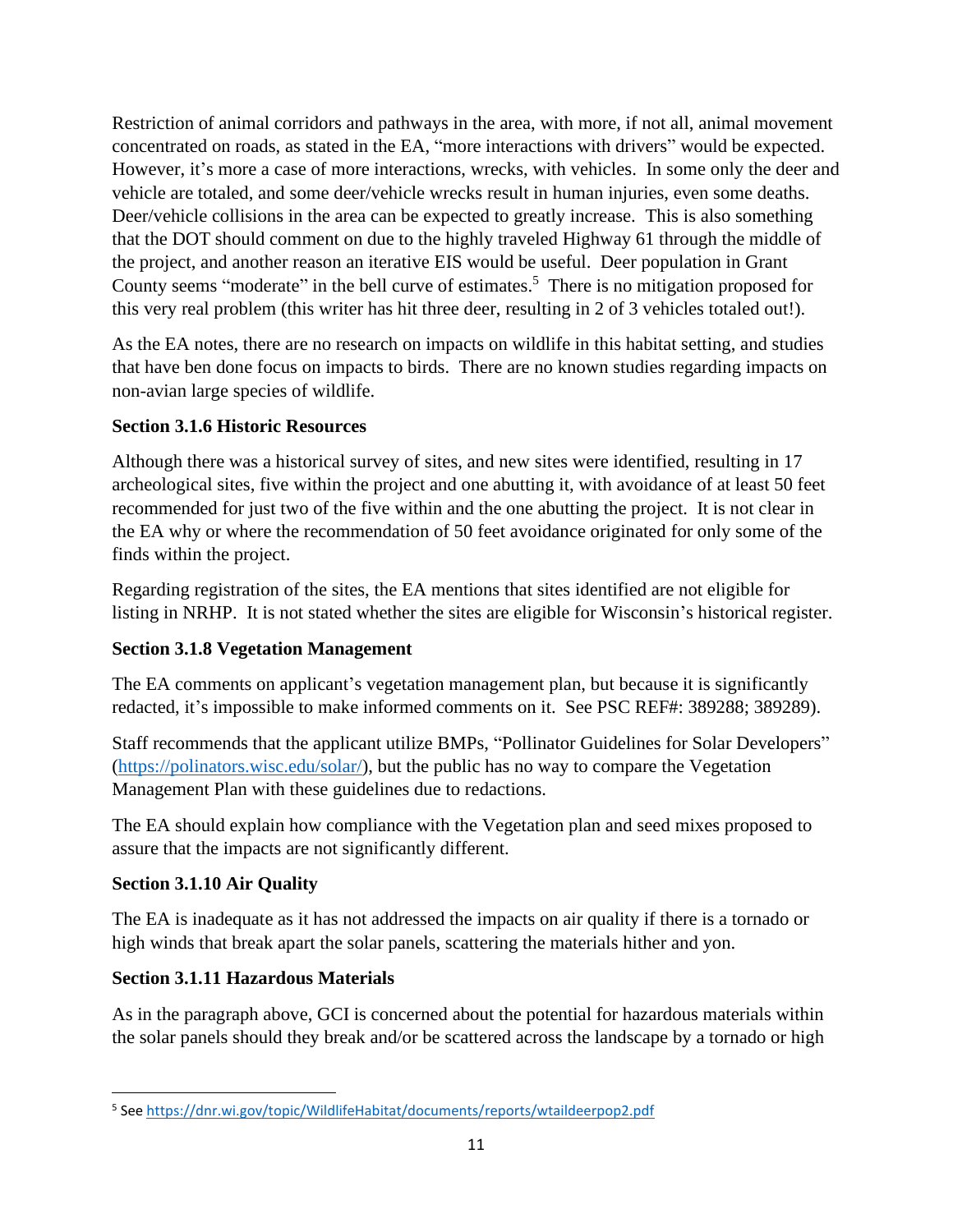winds. The EA does not address this potential problem. Because the panels to be used have not yet been selected, the level of risk is unknown.

## **Section 3.2.1 Agricultural Land Impacts**

This project needs an Agricultural Impact Statement. The EA states that "In other solar projects proposed by merchant plants, DATCP has provided letters confirming the understanding that since there is no condemnation authority, there is no scope for DATCP to produce an AIS." This is no excuse for failure to produce an AIS. The Department of Agriculture, and the Commission, are avoiding a detailed identification and consideration of impacts to agriculture. It is not only the leasing participating landowners' land that is affected. The range of impacts include the literal impact to the soils and land of long term, 30-50 years, of removal of land from cultivation, but also the economic impacts of removal of land from production, including impacts on farm service businesses ranging from contract cultivation and harvesting, to air spraying, to feed and seed sales, and financing at local banking institutions, land rental, participants moving out of the area, children no longer living within the school district, sales of residences as landowners move away, etc.

Again, please note the inclusion of DATCP's Agricultural Impacts Statement in Table 1 Regulatory Requirements. This Agricultural Impacts Statement is crucial for a project that would cover, and remove from production, 1,403-2,058 acres of land designated as Agricultural Preservation Land by the County, and this designation adopted by the state. An Agricultural Impacts Statement must be done. Particularly important in this process is notice to landowners, who in prior dockets were not adequately provided with notice and ability to participate in the AIS survey. All landowners in the project area and contiguous, and affected town, municipal, and county governments must receive a survey and DATCP follow up to assure participation and identification of agricultural impacts.

The EA is also inadequate because it does not take into account the agricultural impacts of the project on federal and state conservation, habitat, vegetation, clean water and drainage, and ag preservation efforts.

## **Section 3.2.1.1 Agricultural Land Use**

The EA is inadequate because it is confusing, or perhaps misleading, as it lays out many numbers and percentages regarding the types of agricultural land. The EA should clearly state how many acres in the Town of Potosi are the different types of farmland, and how many acres of each category will be removed from production by the project. In addition, it is not reasonable to think that the generic use of "utility" in Wis. Stat. 91.42(2) and 91.46(1)(f) or the more specific Wis. Admin. Code ATCP 49.01(19) last updated in 2013, contemplated solar development of this magnitude.

## **Section 3.2.1.2 Drainage Tiles**

The EA states that there are no records of drain tile in fields. How can this be? The EA correctly notes that damage may occur and that may not show "for months or even years." This is problematic, and the developer/owner of the project must be held accountable for damage to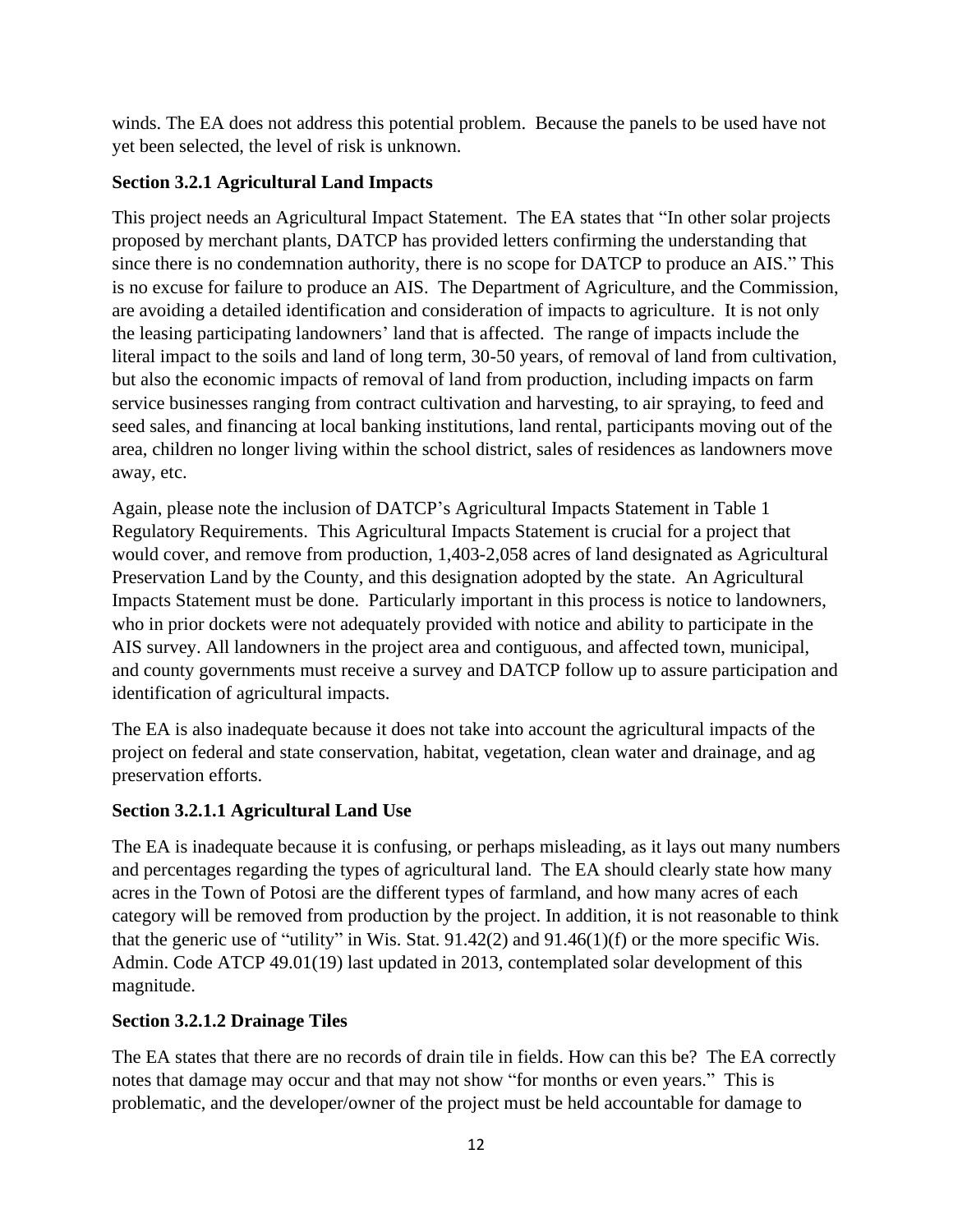drain tiles. Where location of drain tile is not known, avoidance, identification, and correction of damage is difficult to accomplish.

### **Section 3.2.2 Stray Voltage**

Stray voltage, a common issue in electric distribution systems, is a recurrent theme in utility projects in Wisconsin. Because the collector system is essentially a distribution system in reverse, the potential for stray voltage is greater than would be associated with a transmission project. It is important to offer testing to all sizes of animal operations.

## **Section 3.2.3 Heat Island Effect**

The EA is inadequate because it does not thoroughly investigate the Heat Island Effect. Studies are rare, and because admittedly "[n]o known studies have been conducted in the environment and climate of the Upper Midwest," more work needs to be done to know the impacts. In addition to climate issues limiting value of existing studies, there is no study available for a solar project as large as this one. While the EA states that "it is not anticipated that the heat island effect should be a significant concern," this statement is not supported by any evidence or study. On the other hand, looking at the few available studies, "each found that solar generation facilities were altering the temperature of the air and in some cases the soil nearby the solar panels by a small amount." Because these studies were of very small solar arrays, there is no basis for this statement. Setbacks "of at least 150 feet from adjacent residential buildings… a minimum of 20 feet from the project fence," "revegetated after construction" provides little comfort when impacts are unknown. Because the Commission has staff with expertise in this area, there should be a more thorough consideration of Heat Island Effect, including a clear identification of the limitations of application of the existing studies to this project that is so much larger than those studied thus far. Knowing that more research is needed, and having no basis for any statement that "it is not anticipated that the heat island effect should be a significant concern," there is no rational basis to move forward with a project with these acknowledged unknowns.

#### **Section 3.2.4 Landowner Impacts**

The EA is inadequate in that it does not take into account the "fenced in" impact resulting from construction of this project. For many residents, particularly those who commute, they will have to drive through this project, surrounded by it, daily, and the feeling of confinement, the change in viewshed, and the aesthetics, with fences near the road with panels behind, will have a continuing impact. Because anticipated setbacks are of nominal distance, the impacts of noise should also be given greater consideration.

The EA correctly lists some of the issues raised by landowners, and lists the numbers of "nonparticipating" residents at various increments from 50 to 300 feet. The use of a "centroid" for measurement is a flaw because such a choice can make a significant difference when setbacks are small. That error should be able to be corrected with GIS, and instead, the property line should be used, as a landowner should have full use and enjoyment of their entire property. There is no rationale provided for distinguishing non-participating from participating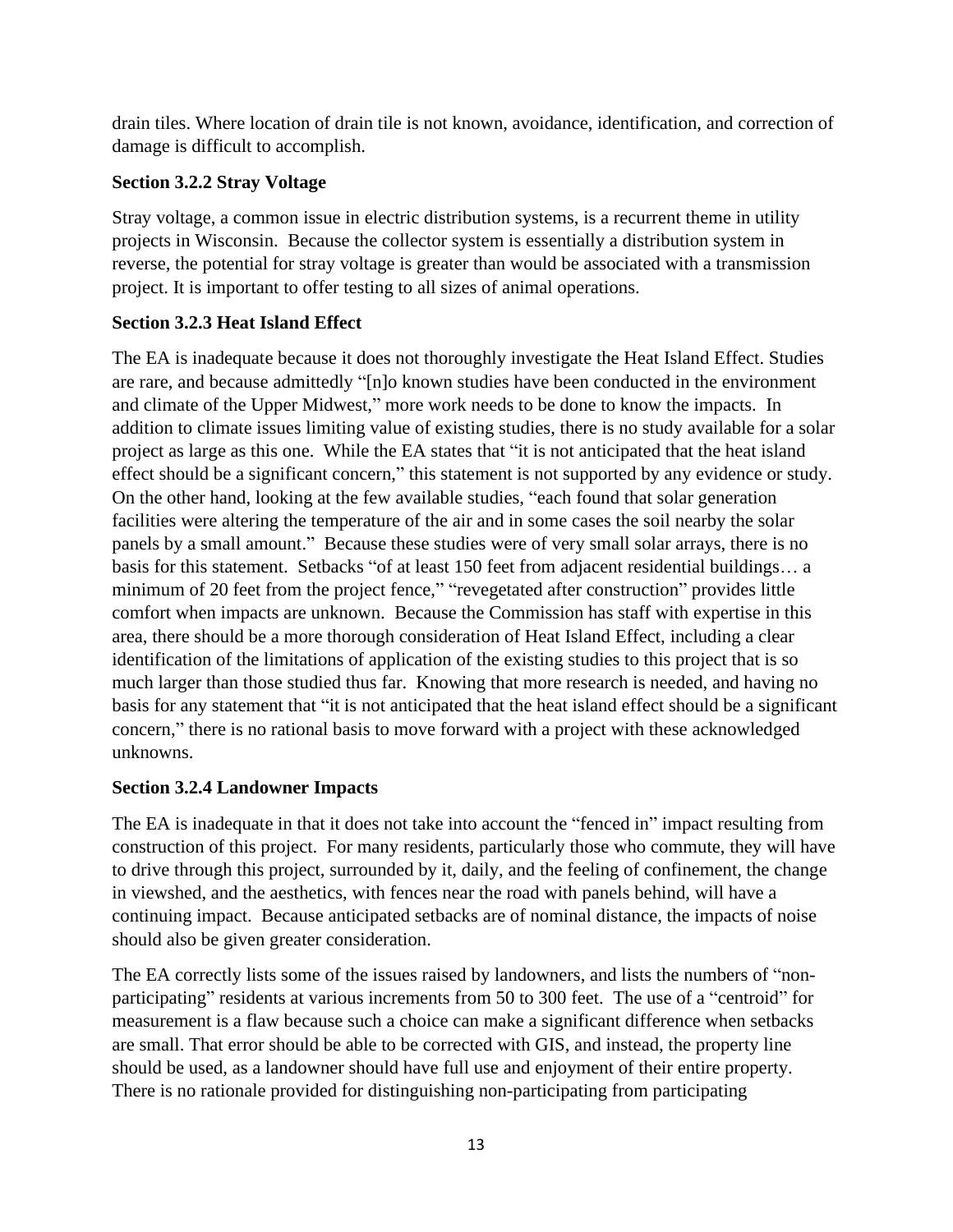landowners, as a contract will not limit impacts, only limit landowner options to address any problems.

Grant County Intervenors heartily agrees with this statement in the EA:

## **The Commission could consider requiring the use of different setback distances or screening vegetation to mitigate the impacts described by landowners that are concerned about solar facilities adjacent to their property.**

In the Badger Hollow docket, PSC staff, recognizing potential for impacts, and a need for mitigation, after considering residences affected and a chart drawn up for the EA, developed a mitigation and compensation scheme based upon a prior wind project:

The plan may include, but is not limited to: relocation of turbines to reduce the number of turbines within one-half mile to no more than seven turbines; providing annual payments to these two families, not to exceed the amount paid to participating residents receiving payment for one turbine lease; or, purchasing the properties at fair market value.

See chart and EA proposal, Badger Hollow PSC-FEA, Appendix A. The EA notes that negotiations are in progress, but is not known whether objecting landowners have been approached, or have agreed to mitigation options presented by applicant.

A distinct impact on landowners not addressed in the EA is the potential impact of pile driving for the project structures. Homes and buildings could suffer cracking and other damage to foundations and structures.

#### **Section 3.2.4.2 Landowner Agreements/Easements/Good Neighbor Agreements**

The EA raises the prospect of "good neighbor agreements," which essentially are a contract securing a landowner commitment not to object to a project for a sum. The EA also states that "effects easements" are being negotiated with landowners. What is concerning is that this is essentially an adhesion contract. The landowner owns land and may live on that land, and the project is coming into the community. Landowners are legitimately concerned that the Grant County Solar project may limit or take away their use and enjoyment of their property. This impact is the essence of nuisance. To attempt to negotiate a contract at this point in time is not reasonable, as a landowners has no way of knowing what the impacts may be.

The EA notes that a sample of "good neighbor agreements being offered" has been filed. A landowner lease should also be provided. The lease found in the Application, Appendix Y, is only a "Sample **MEMO** of Solar Lease," likely for filing with the County, and not a lease.

Landowner agreements often put the landowner on the hook for decommissioning if the owner does not decommission at the end of project's life cycle or abandonment, with landowners responsible for decommissioning and including language that they can then recoup expenses from the project owner. This is absurd – if the project is not decommissioned by the project owner, that's an indication that recovery of expenses is not feasible.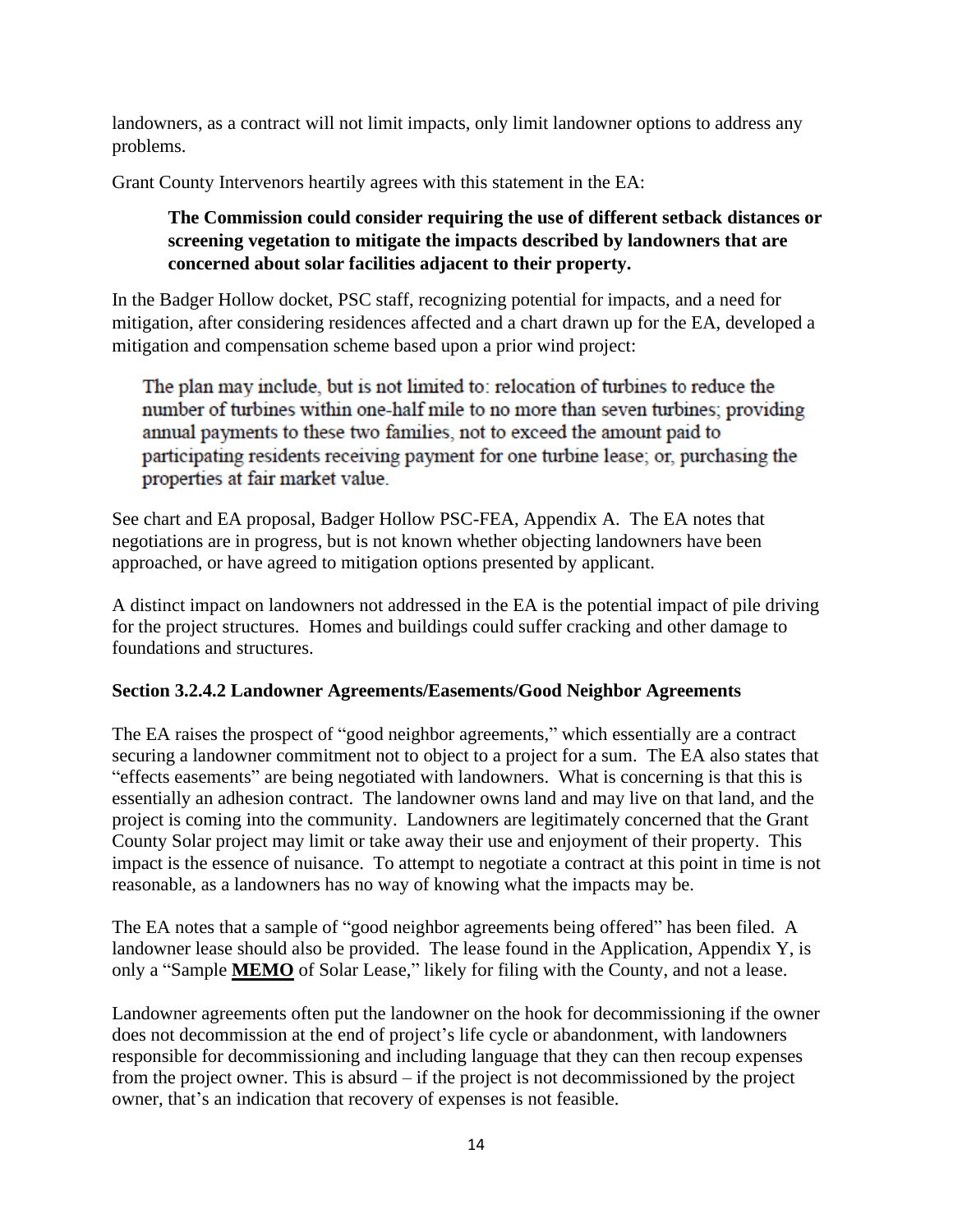#### **Section 3.2.4.3 Property Values**

Property values are discussed in the EA, which admits that "[s]olar generating facilities have the potential to impact property values," however, similarly to heat island effect, there are no studies regarding property values because solar facilities of this size are so new. The EA states that "[w]idespread negative impacts to property values are not anticipated," but there are no studies to support that conclusion. There is also no information regarding the potential of impacts on property values when a large amount of agricultural land is removed from production. The EA should also draw a distinction between residential land and agricultural land, as impacts on valuation may be different for different land uses.

The Commission should be cautious when considering property values, and to consider not just the literal valuation of a property, but also the impact of a project on marketability of a project. One a project is announced, it would logically have an impact on the ability of an owner to market that property, long before it is built.

#### **Section 3.2.4.4 Potential Property Damage**

The EA notes that "GCS states that racking and tracker supports are designed to withstand wind loads of 175 MPH..." 175 MPH? Unlikely. Also, it does not mention panels, and the wind load it is designed to withstand. Tornadoes are common in this area, and there is no demonstration that panels can withstand a tornado that barns, outbuildings, and homes cannot withstand.

Grant County Solar raised this issue in Data Requests to Grant County Intervenors. Below is the question and response:

## **Response of Grant County Intervenors to Data Request GCS-4**

#### **DATA REQUEST NO. 4:**

Set forth each and every fact and identify each and every document that describes, supports, or evidences your concern about tornadoes and other extreme weather events in the area, including incidents of severe property damage, as described on pages 2-3 of your motion to intervene (PSC REF#: 393285) and GCI Data Request Numbers GCI-1 through GCI-5, including all subparts (PSC REF#: 395933).

**ANSWER:** Subject to the General Objections identified above, without waiving any objection, Grant County Intervenors responds as follows:

Anyone who lives here is familiar with storm damage, has heard about past extreme storm events, and knows that there is a high likelihood of extreme storm events and significant property damage. See, for example, attached links and printouts:

[https://www.midwestfarmreport.com/2020/03/28/update-national-weather-service](https://www.midwestfarmreport.com/2020/03/28/update-national-weather-service-says-tornado-caused-damage-to-farm-buildings/)[says-tornado-caused-damage-to-farm-buildings/](https://www.midwestfarmreport.com/2020/03/28/update-national-weather-service-says-tornado-caused-damage-to-farm-buildings/)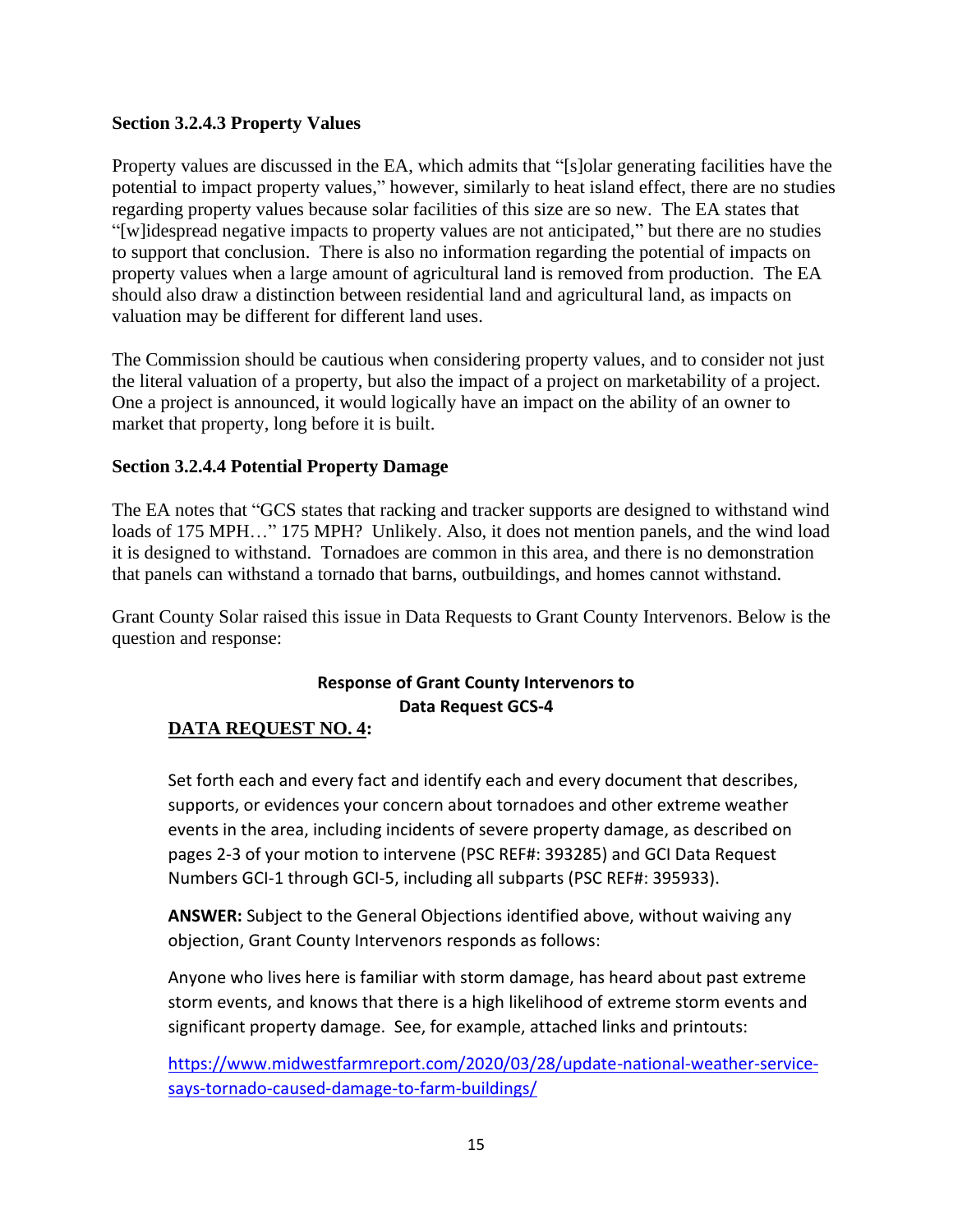<https://www.weather.gov/arx/grant>

<https://www.weather.gov/arx/aug1020> <https://www.weather.gov/arx/may0918>

<https://www.weather.gov/arx/jun2215>

<https://www.weather.gov/arx/Jun2914>

<https://www.weather.gov/arx/Jun1614>

\*\*\*\*\*\*\*\*\*\*\*\*\*\*\*\*\*\*\*\*\*\*\*\*\*\*\*\*\*

The EA's statements regarding commercial general liability insurance for bodily injury and/or property damage is not reassuring. This insurance coverage is a given for any commercial operation, and it seems an admission that bodily injury and/or property damage could well occur.

## **Section 3.2.5 Land Use Plans**

The EA correctly notes that the land planned to be used for the project is "Farmland Preservation District" and notes that the solar project "**is not in keeping with the goal of using those acres as active farmland**." The Commission should give the fact that this land is "Farmland Preservation District" great weight. See comments on Ag Use section of EA.

## **Section 3.2.6 Nearby Populations and Environmental Justice Issues**

The EA is inadequate because it takes a limited view in defining vulnerable populations subject to environmental justice issues. In this case, older residents and children are vulnerable and must be considered. The EA does include in the definition of "vulnerable" the very young, elderly, or infirm, but goes on to discuss schools, day care centers, hospitals, or other health care facilities within one mile of the project. The EA should identify the number of children who live within the project and/or immediately adjacent to the project – there are many. The EA should follow with a review of impacts that would specifically affect these vulnerable populations and avoidance, precautionary, and mitigation measures that could be taken.

## **Section 3.2.7 Local Jobs**

The EA is inadequate in that there is no explanation of where the "up to 350 workers" would come from, and no commitment to use local workers – in fact, the EA notes that "[t]he project's contractor would likely use a traveling workforce…" There is no commitment to prevailing wage. There is no identification of availability of local resources for food, lodging, supplies, and fuel. There is also no identification of "local vendors" of "materials such as fuel, concrete, and aggregate materials."

## **Section 3.2.8.1 Road Use and Traffic Impacts**

The EA notes that road use would require permits from Grant County and the Town of Potosi. Table 1, p.5. "Repair of road damage would be covered in the JDA with the affected local governments." The EA notes that "GCS has discussed the project and maintains regular contact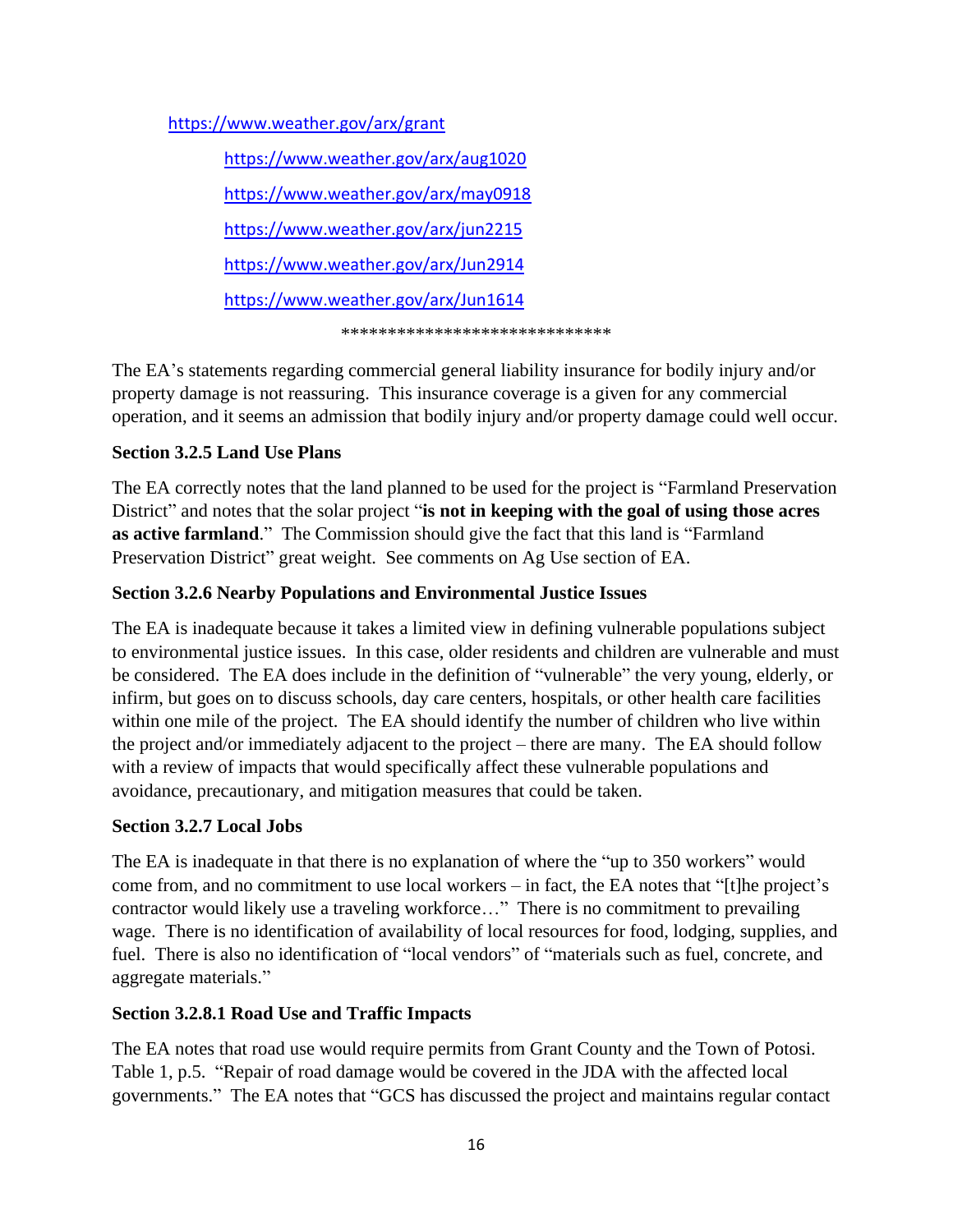with representatives at the Town of Potosi and Grant County..." but there is no indication that they have reached an agreement regarding road use. Id., but see EA Section 3.2.9, p. 39 ("not yet executed a JDA"). A CPCN should not be granted unless and until a road agreement has been reached, because without it, the project cannot go forward.

## **Section 3.2.8.3 Air Traffic**

The EA is inadequate because it unreasonably minimizes the impact of the project on air traffic. Although the Lancaster airport is a small airport, there is much use. Planes are constantly flying over, landing, performing touch and go practice, and turning around in multiple approaches to the runway. The FAA should comment, because the airport framed by the project area is a training center. Any glare to pilots is dangerous.

The application also minimizes the relationship between the project and the airport by cutting the airport off of the map, making it difficult to discern that what is there is an airport! See Application, snippets from Maps A-4 and A-5 and the Project Index Map.





Source: General Project Map, PSC REF 388958; Maps A-4 and A-5, PSC REF 388959.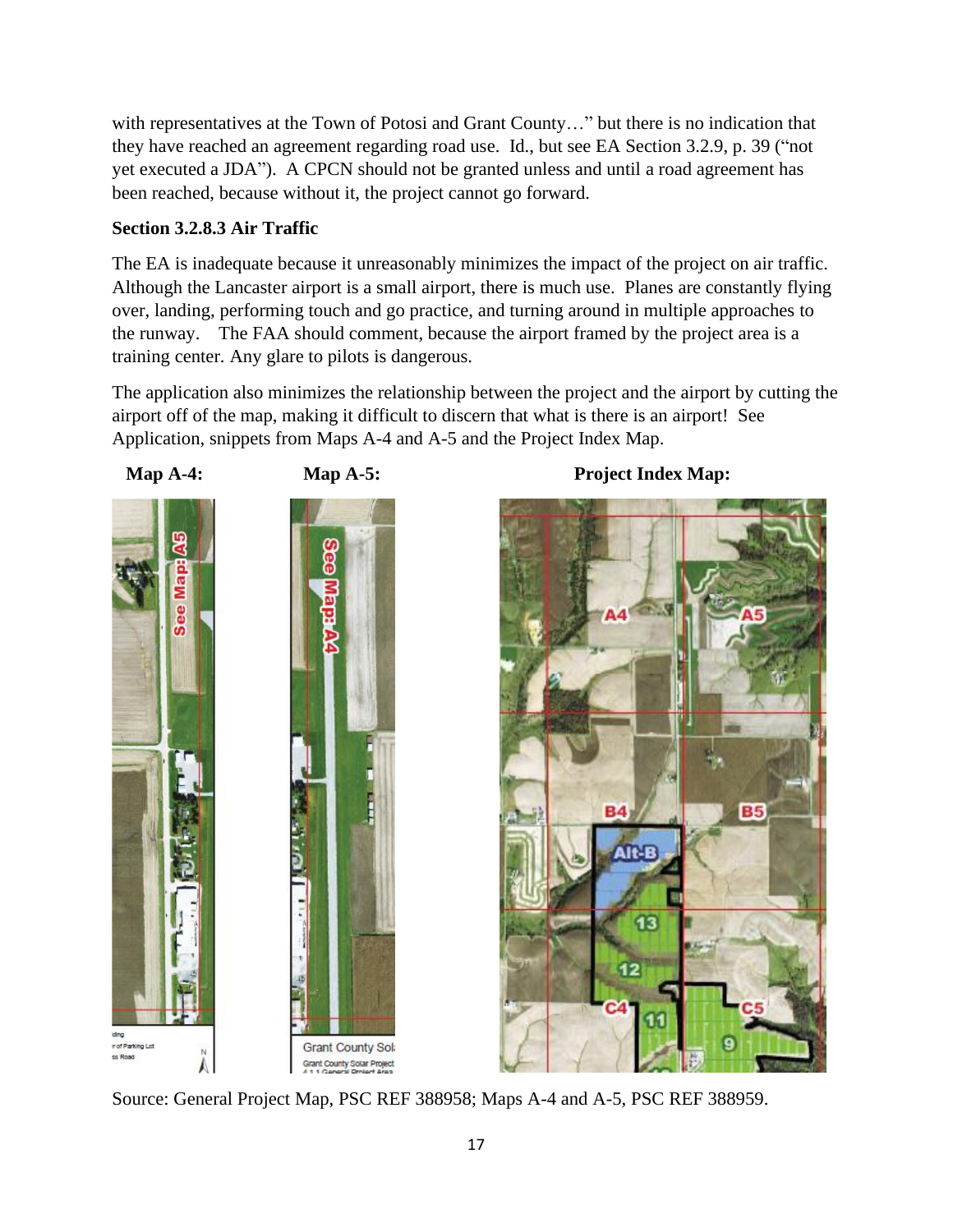#### **Section 3.2.9 Municipal Services and Local Government Impacts**

The EA states that "GCS has not yet executed a JDA with Grant County or with the Town of Potosi, but states that it intends to continue to pursue the JDAs depending on the County and the Town's interest." This should be finalized prior to approval of a CPCN because the project cannot go forward without these JDAs. It should be clarified whether the municipal system or an onside well and sanitation disposal will be utilized. This also has an impact on cost.

The EA notes that one issue for inclusion in a JDA is "replacement of lost tax receipts for those entities that do not receive Utility Shared Revenue Funds." Clarification of this issue, the entities, and a dollar estimate is needed.

## **Section 3.2.9.1 Shared Revenue**

The EA is inadequate as it does not address the impact that revenue to a County or Town can have on its charge of protecting the public health and safety and the relationship between the government's pecuniary interest when pitted against residents' and landowners' interests. This is particularly important in an economic downturn, where local governments and farmers are struggling, needing to generate revenue and looking to new sources. It is not clear that participating landowners and local governments are receiving sufficient value for what they are giving up, that the trade-offs made are not readily apparent, and may not be apparent until the project is constructed and operational, at which point it's too late to adjust or renegotiate.

It appears that through the calculation of payments, locations with a lower population may be favored – this per capita limit needs clarification.

#### **Section 3.2.10 Communication Towers**

The EA notes that there was no "comprehensive documentation describing communications facilities or electromagnetic interference (EMI) studies in the project area." The applicant should produce this information. The area has sketchy cell phone service. If the project is installing communications facilities in the area, the area residents should also have access to such communication infrastructure improvements.

#### **Section 3.2.11 Noise**

There are no noise standards for solar developments in any applicable Wisconsin jurisdiction. Because noise is a consideration, and one that may have an impact on "receptors," no solar project should be sited until solar specific noise standards are developed, as has been done for wind.

Construction noise at 50 feet is high. The EA is correct that the noise of construction "may be disruptive and annoying for nearby residents." Will this be avoided, mitigated, compensated?

The distance of the project's setbacks from the property line and potential "receptors" also should be clarified and considered. The ground factor should be adjusted to incorporate the reflectivity of the panels and the directive quality of the angle of the panels on the travel of noise, and the short distances from the noise to potential receptors.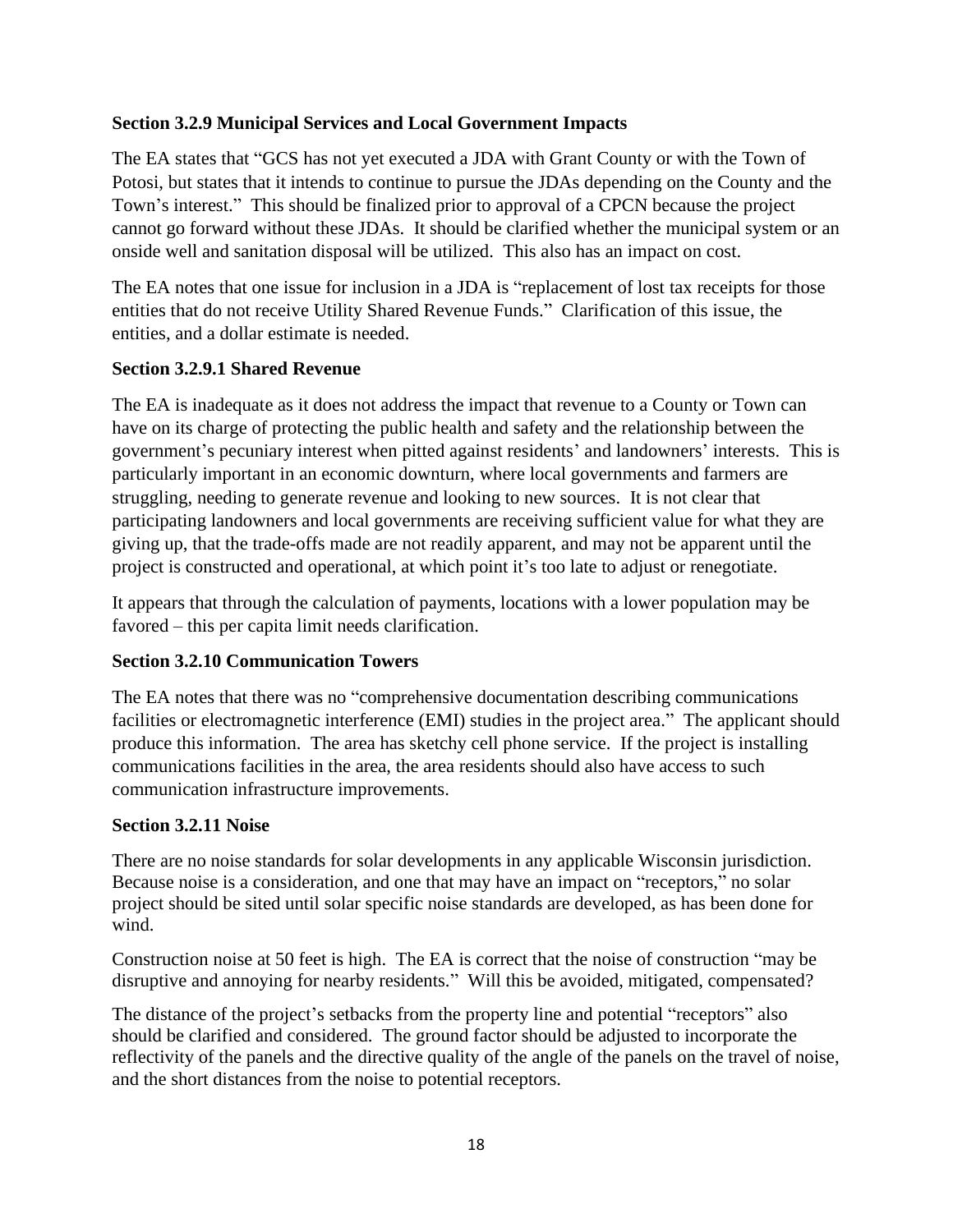Post-construction noise monitoring is necessary.

#### **Section 3.2.11.1 Noise Level Standards**

As with siting rules and standards for solar generating facility, there are no noise standards for solar projects in any jurisdiction. The Commission should not site projects without noise standards.

### **Section 3.2.11.2 Pre-Construction Noise Study.**

Noise of the solar project when operational is influenced by the array structure's surface, which in the case of the noise study for this project, is assumed at a 0.5 ground factor based on the earth's surface, the farmed soil of the agricultural area. There is no incorporation into that ground factor figure the reflective nature of the solar panels themselves, which are much more reflective than concrete or ice, which would have a ground factor of 0.0 if only the panels were considered.

129 single family residences, totaling an undisclosed number of residents, were deemed "noisesensitive receptors." Why, what characteristics, gave them this label is unknown.

The EA is flawed because it did not perform independent noise modeling.

## **Section 3.2.11.3 Noise Levels During Construction**

Given the construction noise levels shown in Table 4, p. 41, construction noise seems a legitimate concern, particularly for those who work at night, people confined to home (as many are in these days of COVID), if children are young and need a nap, etc. The applicant should submit a plan for noise control and mitigation.

#### **Section 3.2.11.4 Post-Construction Noise Complaints**

The Commission must draft a complaint process, for noise and other complaints, requiring reporting by the applicant/owner of any and all complaints, and the resolution. If complaints are not resolved, there must be a process to hold applicant/owner responsible for correction of the issue.

#### **Section 3.2.12 Visual Impacts, Aesthetics, and Lighting**

The EA is flawed because it minimizes the impact of the change in landscape and viewshed, and claims the project "would not be visible at a great distance from the project." "Great distance" is not defined. The EA does raise the issues of the project itself, and also of the fencing. The EA does suggest vegetation as a means to mitigate visual impacts, but only recommends aa greater setback for the substation. The Commission should consider greater project setbacks, and require vegetation on the fencing. The longer distance viewshed impacts are not easily mitigated.

#### **Section 3.2.12.2 Glint and Glare**

In the EA, glint and glare are recognized as significant issues. The residences modeled as receptor are 128 in this instance, one less residence than for noise modeling. It does not appear that the Lancaster Municipal Airport was modeled for the type of use, such as training, where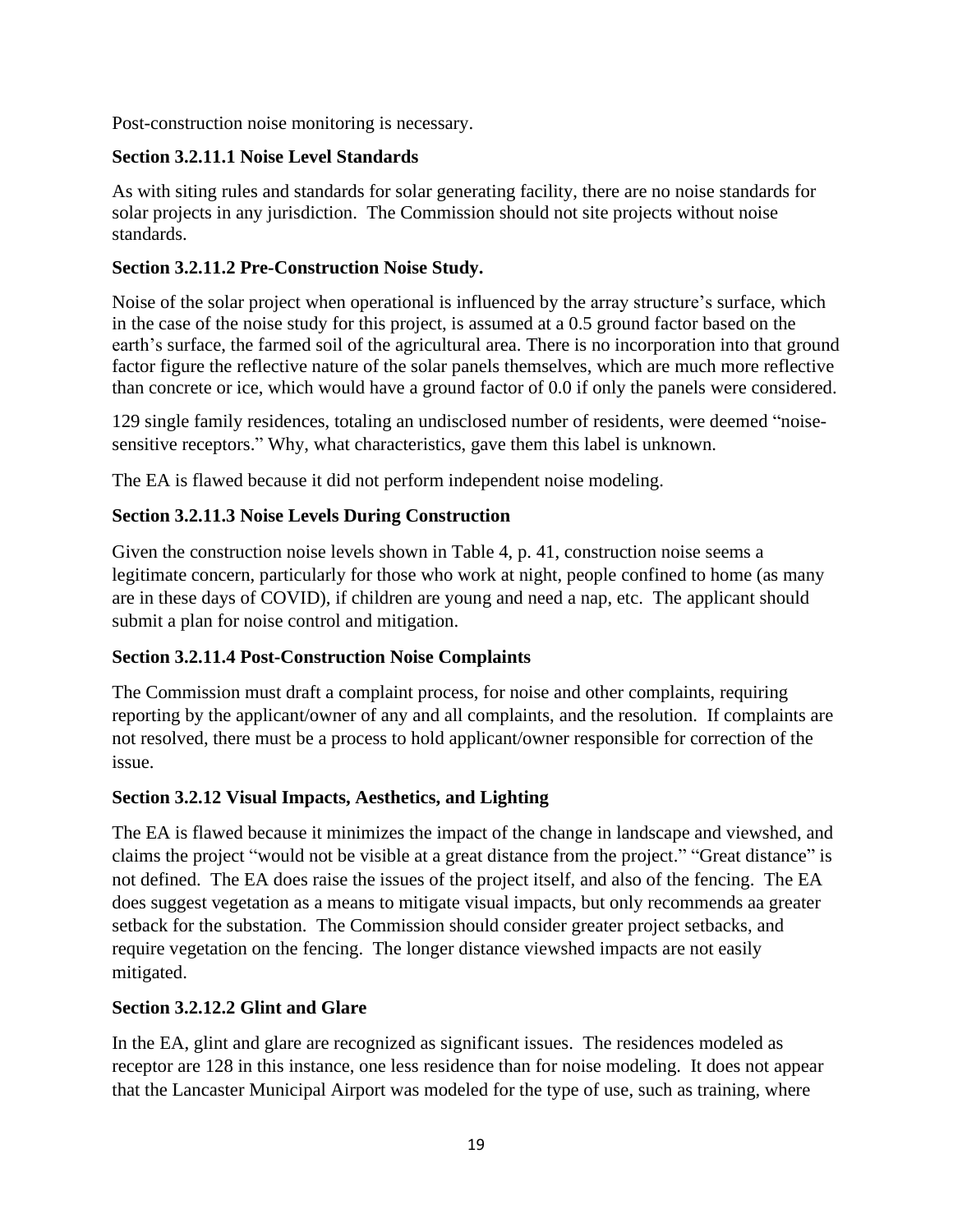pilots circle around, land or touch and go repeatedly, rather than a one-shot flight in on the landing path. The EA reports that the complaint process of Application, Section 5.17.4, will be used. The Commission should require a more robust process with greater Commission involvement and reporting, to assure complaints are handled quickly, with a satisfactory resolution.

## **Section 3.2.12.3 Lighting**

The EA has conflicting information about construction hours. In the section on construction noise, it states that construction will be in daytime hours, but in this section, it proposes lighting for night-time construction.

Down facing "dark skies" lighting is necessary, and should be required for the substation, which too often are lit like an intergalactic spacestation or KwikTrip. This would be unacceptable in an agricultural and residential area.

#### **Section 3.2.13 Recreation**

The main impact of the project on recreation would be limitations on hunting. Snowmobiling in the area would also be affected, and the fencing must be marked such that snowmobilers will be able to see the fencing. These issues are not even mentioned in the EA.

#### **Section 3.2.14 EMF**

The EA is inadequate because it does not set out the various mG expected at various distances from the line. The distances from the tie line to homes and work areas should be disclosed. A level of 2mG is deemed an upper bound by the World Health Organization, and it appears that at 200 feet from the line, at a range of 5-14 mG, it is above that recommendation.

#### **Section 4.1 No Action Alternative**

The EA misses one possible "no action alternative" in that the timing of this application is early for a project not expected to be online until the end of 2023, and that the transmission interconnection and network upgrades will not be completed until 12/31/2023 per MISO DPP August 2017. An additional "no action alternative" would be to put the project on hold for 12-18 months. There is no clear reason to move forward with this application at this time.

#### **Section 4.2 Alternative Sites for PV Arrays**

As noted in Section 2.2.2 Brownfields, above, brownfields have not been adequately explored for siting some or all of this project. The EA is inadequate in this regard.

The EA is also inadequate in that it does not consider distributed generation, particularly rooftop generation over every big box, manufacturing facility, warehouse, school, hospital, parking lot, siting near load, and eliminating need and cost for transmission interconnection, network upgrades, transmission service, and line loss.

## **Section 4.3 Other Alternatives**

The EA is inadequate as "other alternatives" were not explored.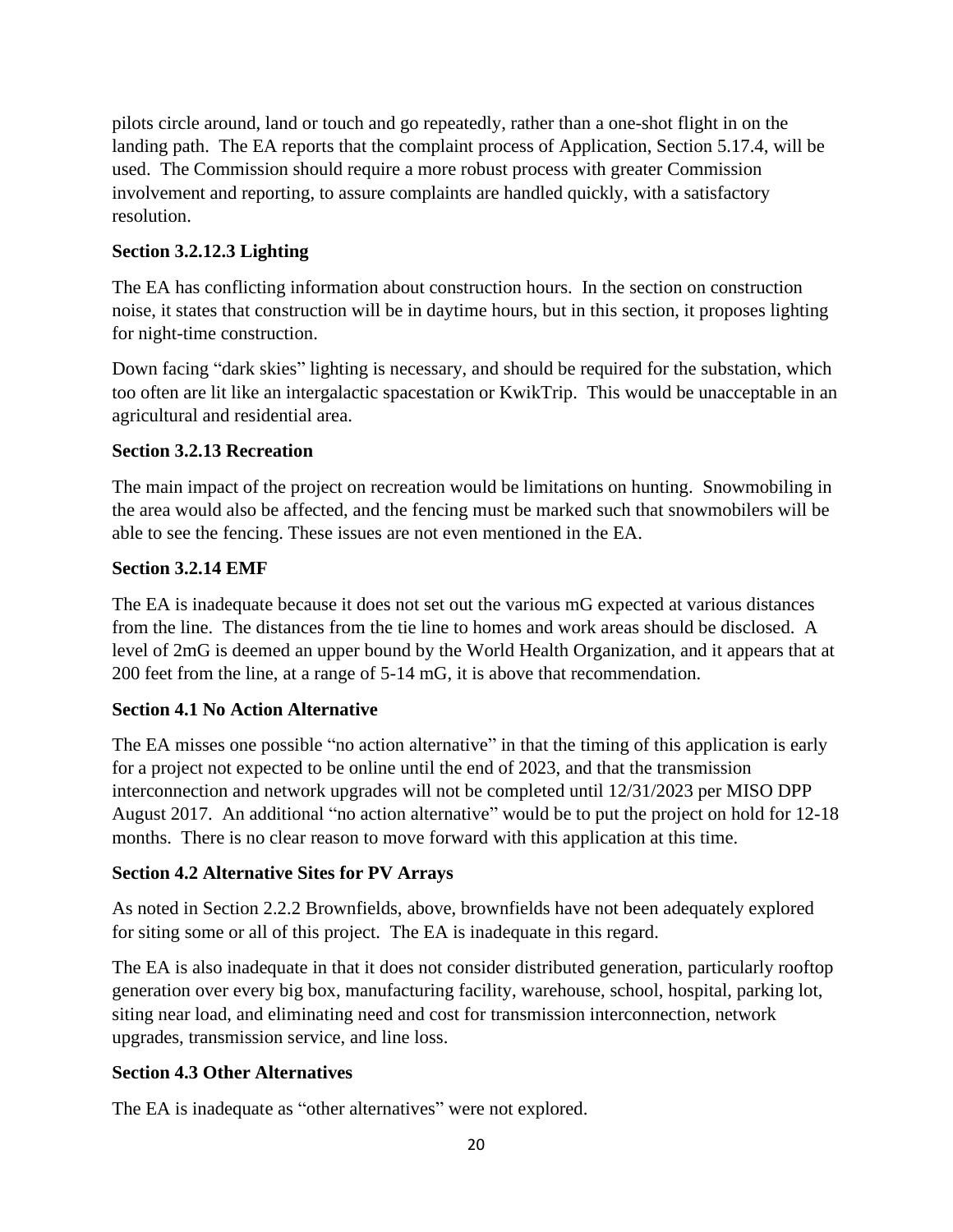## **WISCONSIN ENVIRONMENTAL POLICY ACT DETERMINATION**

## **Section 5.1 Effects on geographically important or scarce resources, such as historic resources, scenic or recreational resources, prime farmland, threatened or endangered species, and ecologically important areas**

The EA determination is inadequate because it improperly dismisses the impact of taking prime farmland out of production for 30-50 years, particularly where it is unknown if the land can be returned to production after decommissioning, and even unknown whether the project land can be properly decommissioned.

#### **Section 5.2 Conflicts with federal, state, or local plans or policies**

The EA says it succinctly: "The large-scale, industrial-like, solar facilities proposed do not seem to be in keeping with the exclusive agricultural designation of the project area in local land use plans.

#### **Section 5.3 Significant controversy associated with the proposed action**

The EA states that "[t]he Commission is not aware of any controversies regarding the type, magnitude, or significance of the expected environmental impacts related to the proposed project." GRANT COUNTY INTERVENORS STRONGLY BEG TO DIFFER!!! It seems the Commission has not been paying attention and taking the concerns of GCI into account.

## **Section 5.4 Irreversible environmental effects**

It remains unknown whether the project can be decommissioned completely and the land be returned to production, and it is unknown the impacts of removing land from production for 30- 50 years. It is likely that there will be not just short-term as stated in the EA, but long term, irreversible environmental effects.

#### **Section 5.5 New environmental effects**

This project falls within the definition of "new environmental effects," and also "unknown environmental effects," from the long term impacts on the soils and land to glint and glare to forever altering the viewshed and local aesthetics, to fencing in the many project acres, and the cumulative impacts which may well remove the landowners use and enjoyment of their property, the very definition of nuisance. As the EA states, the Commission has approved large projects, but they are not operational and the impacts remain unknown.

#### **Section 5.6 Unavoidable environmental effects**

The EA admits that there will be unavoidable environmental effects during construction and during operation. These impacts are not readily mitigated, but there is no system set out for compensation for these unavoidable effects. The Commission, if the project goes forward, must establish mitigation and compensation for the unavoidable environmental effects.

#### **Section 5.7 Precedent-setting nature of the proposed action.**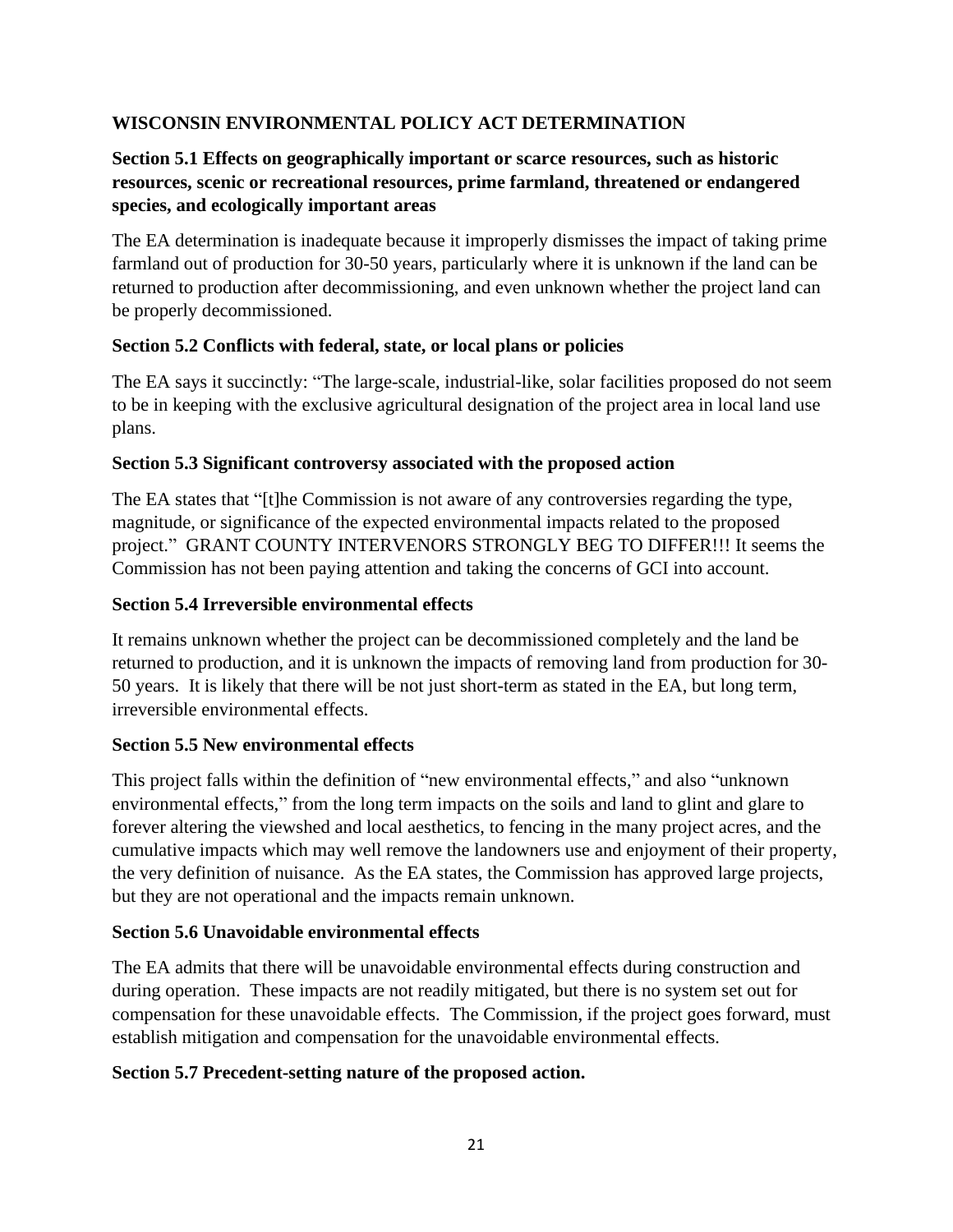The Commission has regarded this as a "Type II" project, but this step should be formally established in rulemaking, and should go further due to the admitted unknowns – full environmental review in an EIS and full needs analysis should be required for a project of this size, cost, and impacts.

## **Section 5.8 Cumulative effect of the proposed action when combined with other actions and the cumulative effect of repeated actions of the type proposed**

If this project goes forward, with the admitted and acknowledged unknowns, the cumulative impacts of this and the four other large solar projects preceding this one are, indeed, cumulative. The unknowns, added to the known impacts that are unavoidable and which are not planned to be mitigated, could easily become unbearable, insurmountable, and impossible for residents to live with. This project, and the others, could become textbook nuisances. The Commission should exercise more caution in granting CPCNs for these projects with so many unanswered question and unknown impacts.

## **Section 5.9 Foreclosure of future options**

As noted in the EA, this project takes over the land, converts the land use, and forecloses any other options for 30-50 years.

## **Section 5.10 Direct and indirect environmental effects**

The EA lists many direct and indirect effects, but is leaving out several addressed in the EA. This section fails to mention heat island effect, a major unknown where more research is required. This section also fails to mention impact on property values and marketability. This section also does not address the potential impacts of electric and magnetic fields of the tie line and underground collector system. Most importantly, this project does not address decommissioning, other than the unknowns of decommissioning, and without basis, states it "would allow for a return to agricultural use.

This section states that "air quality would be improved by the displacement of fossil-fueled power generation" but there is no contractual displacement, no direct link to displacement. This is a false statement.

The easement payments and shared revenue dollars are a "benefit" side of the equation, and this section does not address potential costs.

#### **RECOMMENDATION**

Grant County Intervenors strongly disagrees with staff recommendation, and believes that construction of Wis. Stat. §1.11project will have a significant impact on the human environment as defined by Wis. Stat. §1.11, and that preparation of an EIS is required. This EA does not comply with Wis. Stat. §1.11 and Wis. Admin. Code §4.20.

These comments are those of Grant County Intervenors, and are not all inclusive – some comments and information may be missing. If a section is not commented on, this does not infer